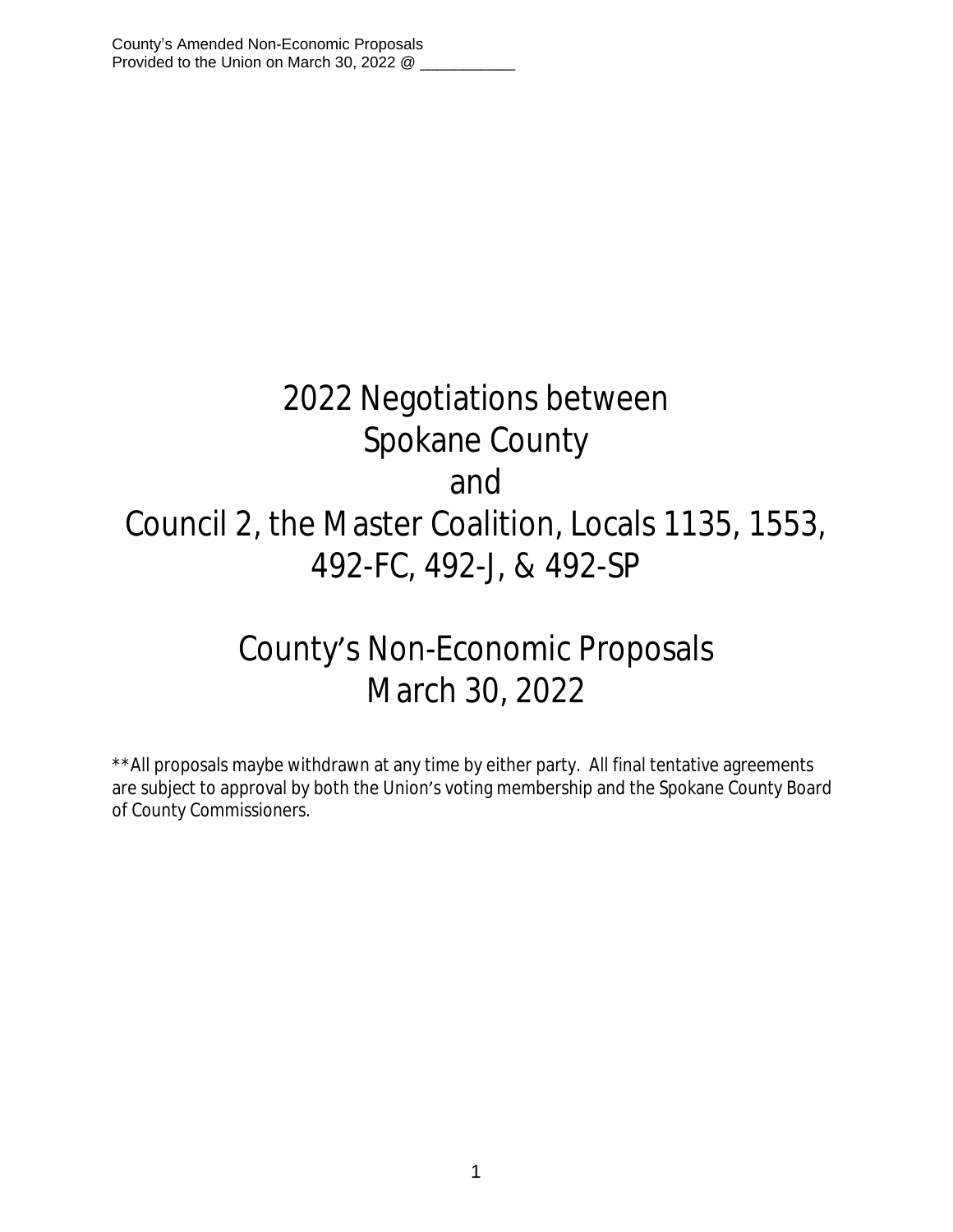#### **ARTICLE 5 - UNION SECURITY**

*\*\*The County will withdraw its proposed changes to Article 5.3 – New Hire Orientation if the Union agrees to the County's Non-Economic Proposal #10 & #20*

- **5.1** All present employees in a department covered by this Agreement who are members of the Union in good standing, as of the signing of this Agreement shall maintain their membership in the Union as a condition of employment.
- **5.2** All employees in a department covered by this Agreement who are not members of the Union shall be required to join and maintain membership within thirty (30) days of the signing of this Agreement as a condition of employment.
- **5.3** All new employees in a department covered by this Agreement hired after the execution date of this Agreement shall, as a condition of employment, become and remain members of the Union within thirty (30) days after being employed.
- **5.4** Each employee shall be protected by RCW 41.56.122(1).
- **5.5** The Employer shall deduct any Union membership initiation fees, and, once each month, dues from the pay of those employees who individually authorize in writing that such deductions be made. The amounts to be deducted shall be certified to the County Auditor by the Treasurer of the Union, and the aggregate deductions of all employees shall be remitted, together with an itemized statement to the Washington State Council of County and City Employees, and a copy sent to the Local Treasurer, after such deductions have been made.

#### **5.6 Employee Termination**

- 5.6.1 Upon failure of any employee to comply with the provisions of this article, the Union may then notify the Employer of such failure in writing. The Employer shall then notify that employee that they must join the Union as a condition of employment. They shall further inform the employee that failure to comply shall result in termination. Effective date of separation shall be seven (7) working days following the date of receipt of the notice unless the union notifies the employer that payment has been received.
- 5.6.2 The Union agrees to hold the Employer harmless for any and all actions that may be brought against the employer for enforcing the provisions of this Article.

#### **5.1 Union Security**

**The Employer recognizes the Washington State Council of County and City Employees, AFSCME, Council 2 and its affiliated locals (hereinafter the Union) as the sole and exclusive bargaining representative in all matters**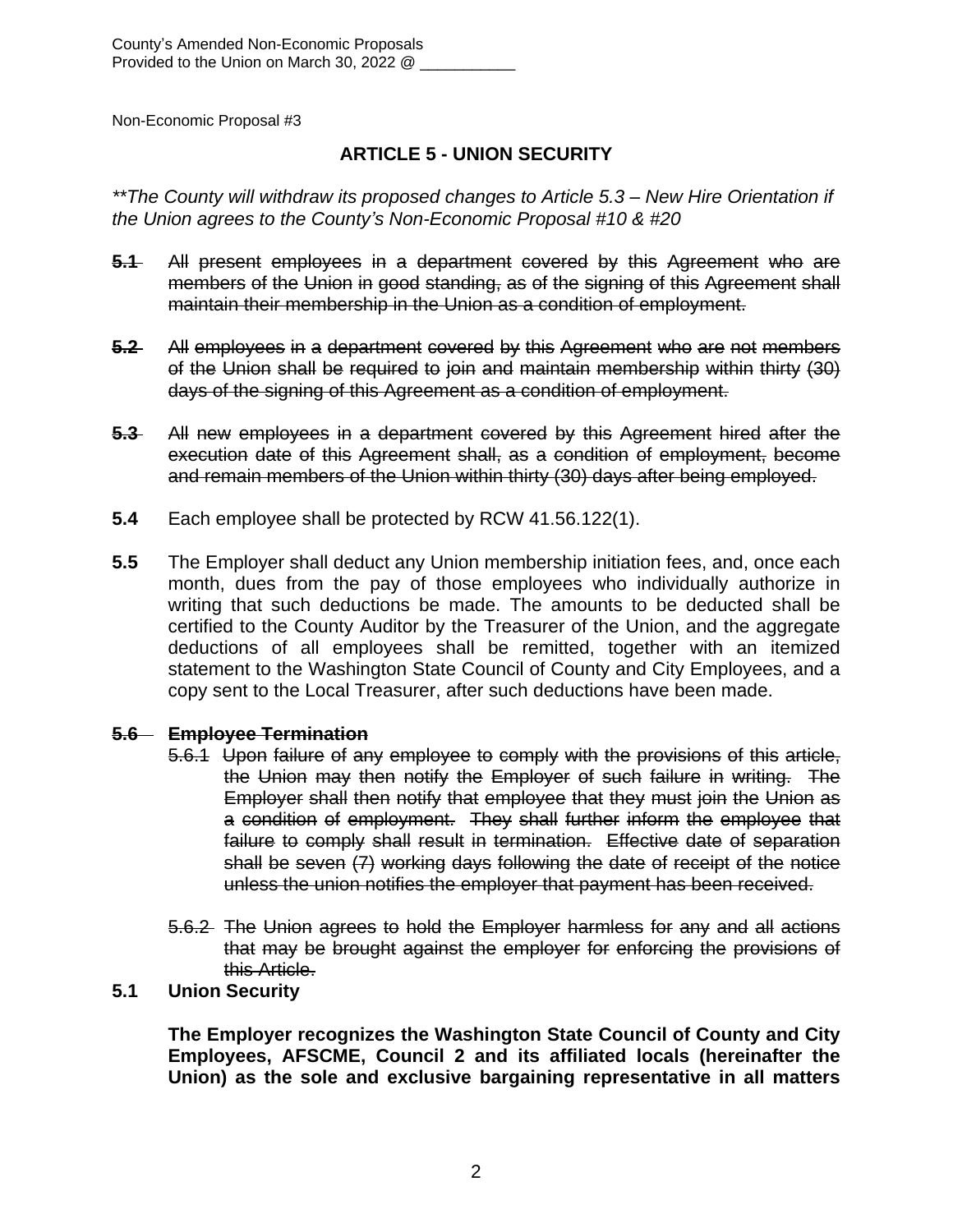**concerning wages, hours, and other conditions of employment for all employees described in the recognition clause.**

**The Employer shall remain neutral when communicating with employees about Union membership and direct the employee to discuss Union membership with either the Local President or a Union Staff Representative.**

**For current Union members and those who choose to join the Union, the Employer shall deduct once each month all Union dues and fees uniformly levied and shall continue to do so for such time and on conditions set forth in the authorization for payroll deduction regardless of the employee's continued membership in the Union. The Employer shall transfer amounts deducted to Council 2. Authorizations for Payroll Deduction and Representation are valid whether executed in writing or electronically.**

**Upon receipt of the employee's written authorization, the Employer will deduct from the employee's salary an amount equal to the dues required to be a member of the Union. The Employer will provide payments for the deductions to the Union at the Union's official headquarters each pay period.** 

**Forty-five (45) calendar days prior to any change in dues, the Union will provide the Human Resources Department and Payroll Department, the percentage and maximum dues to be deducted from the employee's salary.**

**The Employer shall provide an electronic copy of the Authorization for Payroll Deduction and Representation card via email to** [C2everett@council2.com](mailto:C2everett@council2.com) **within ten (10) calendar days of the employee executing the document. The Union shall provide the Employer proof (written, electronic, or recorded voice authorization) a copy of the Authorization for Payroll Deduction and Representation card via email to** [AuditorPayroll@spokanecounty.org](mailto:AuditorPayroll@spokanecounty.org) **within ten (10) calendar days of the employee executing the document. The Employer shall provide to the Union monthly a complete list of all bargaining unit members that includes: Employee name, work address, home address, work phone, work email, birth date, hire date in current bargaining unit, job classification, department, hours worked and monthly base wage.**

**Union payroll authorization cards are valid whether paper or electronic and the Employer & the Union shall maintain their copies of the Union's Authorization for Payroll Deduction and Representation cards in a secure locations that is are available to the Union for review by either party upon request.**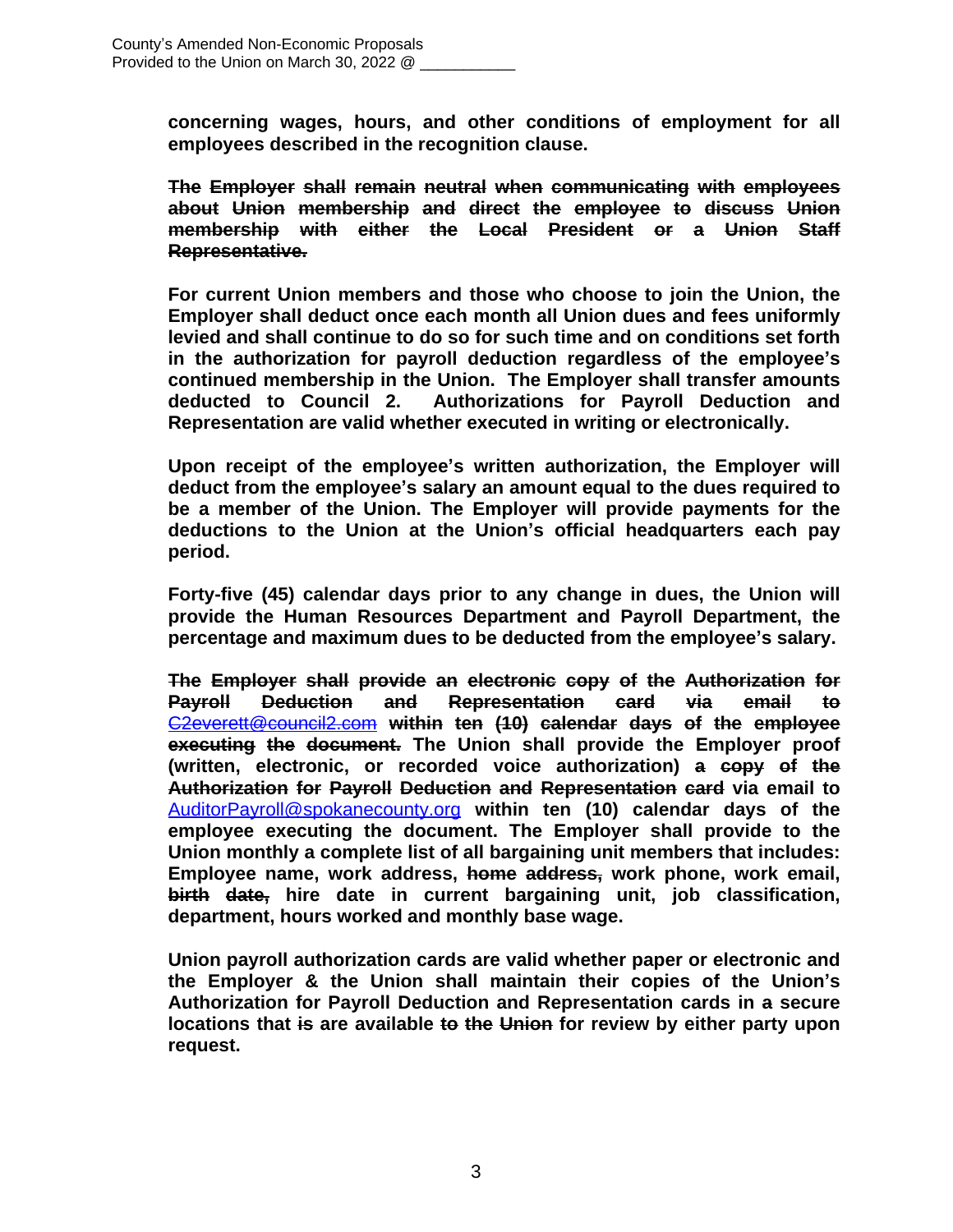**An employee may revoke his or her authorization for payroll deduction of payments to the Union by written notice to the Employer and the Union in accordance with the terms and conditions of their signed authorization card. If the Employer determines that it appears that the employee has revoked his or her authorization for payroll deduction in accordance with the terms and conditions of their signed authorization card, every effort will be made to end the deduction effective on the first payroll period following their revocation, and not later than the second payroll period. The Union has the right to challenge any employer action to revoke a dues deduction authorization by filing a grievance under the collective bargaining agreement grievance procedure.**

#### **5.2 P.E.O.P.L.E Checkoff:**

**The Employer agrees to deduct from the wages of any Union member a P.E.O.P.L.E. (Public Employees Organized To Promote Legislative Equality) deduction as provided for in a written or electronically executed AFSCME (American Federation of State, County and Municipal Employees) authorization. An executed authorization may be revoked by the employee at any time by giving written notice to both the Employer and the Union (AFSCME). The Employer agrees to remit any deductions made pursuant to this provision promptly to the Union (AFSCME) together with an itemized statement showing the name of each employee from whose pay such deductions have been made and the amount deducted during the period covered by the remittance. The Employer will transfer amounts deducted to the AFSCME P.E.O.P.L.E. program.**

**5.3 New Hires Orientation:**

**The Employer agrees to notify the Union Staff Representative in writing of any new positions and new employees. At least two (2) working days prior to the orientation of the new employee, Once per month, the Employer shall provide an electronic format list with the names of the employees, job title, local affiliation and Department. A Union official shall, at no loss of pay, be granted up to thirty minutes, unpaid, to meet with the new employee(s), if they so choose, at a time that is mutually agreeable between the Union and the Department. at the conclusion of the orientation presentation, to provide each new employee a basic overview of the employees' rights and responsibilities regarding Union membership, dues authorization and Union insurance.**

#### **5.4 Union Indemnity:**

**The Union will indemnify, defend and hold the Employer harmless against any claims made and against any suit instituted against the Employer which may arise by reason of any action taken by the Employer to comply**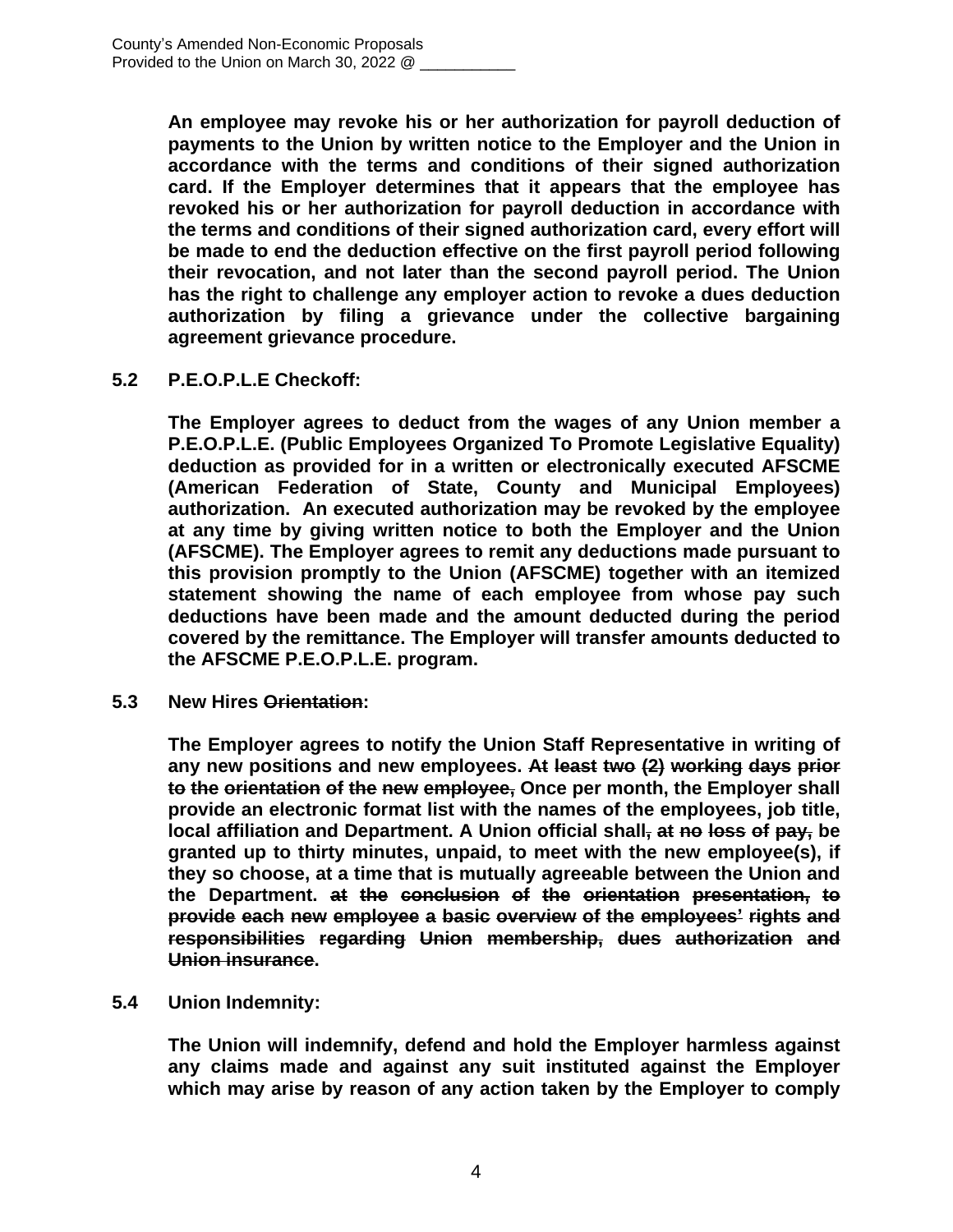**with the provisions of this Article, including reimbursement for any legal fees or expenses incurred in connection with such action. The Employer will promptly notify the Union in writing of any claim, demand, suit or other form of liability asserted against it relating to its implementation of this article.**

#### **5.7 Definitions**

- **5.7.1 Regular Employee**: An employee who has successfully completed their probationary period. The term of the probationary period is twelve (12) months. **This period may be extended to account for any leave of absence, paid or unpaid, that the employee may take. Should an employee promote during their probationary period, their probation period will not be extended unless by mutual agreement between the Union the Elected Official/Director or their designee. The employee shall forfeit all rights not have the ability to bump back to any position(s) held prior to their promotion without the approval of the previous Department Head/Elected Official.** 1950 actual hours worked if work a 37.5 hour work week or 2080 actual hours worked if work a 40 hour work week. This probationary period will supersede supplemental labor agreements if less of a probationary period is contained in the supplemental labor agreement.
- **5.7.2 Full Time Employee:** A regular employee who regularly works a minimum of a **37.5 hours per week** 162.5/173 hours per month on a continuing basis.
- **5.7.3 Part Time Employee**: A regular employee who works less than a 162.5/173 and more than 81.25/86.5 hours per month on a continuing basis and receives benefits on a true pro-rated basis.
- **5.7.4 Job Share:** Two or more regular employees who share the duties, responsibilities of a job specification and normal work hours of a single, full time position. Not all positions lend themselves to this arrangement and Job Share requires approval from the Elected Official/Department Head.
- **5.7.5 Percentage Employees**: An employee who **regularly** works less than **37.5 hours, but 50% or more of the regular full time schedule** the regular full-time work week (37.5 or 40 hours) on a continuing basis. **These employees will receive benefits on a prorated basis as outlined in the County's Percentage Employees policy.** Percentage employees require a separate signed agreement between the Union, employee and Elected Official/Department Head.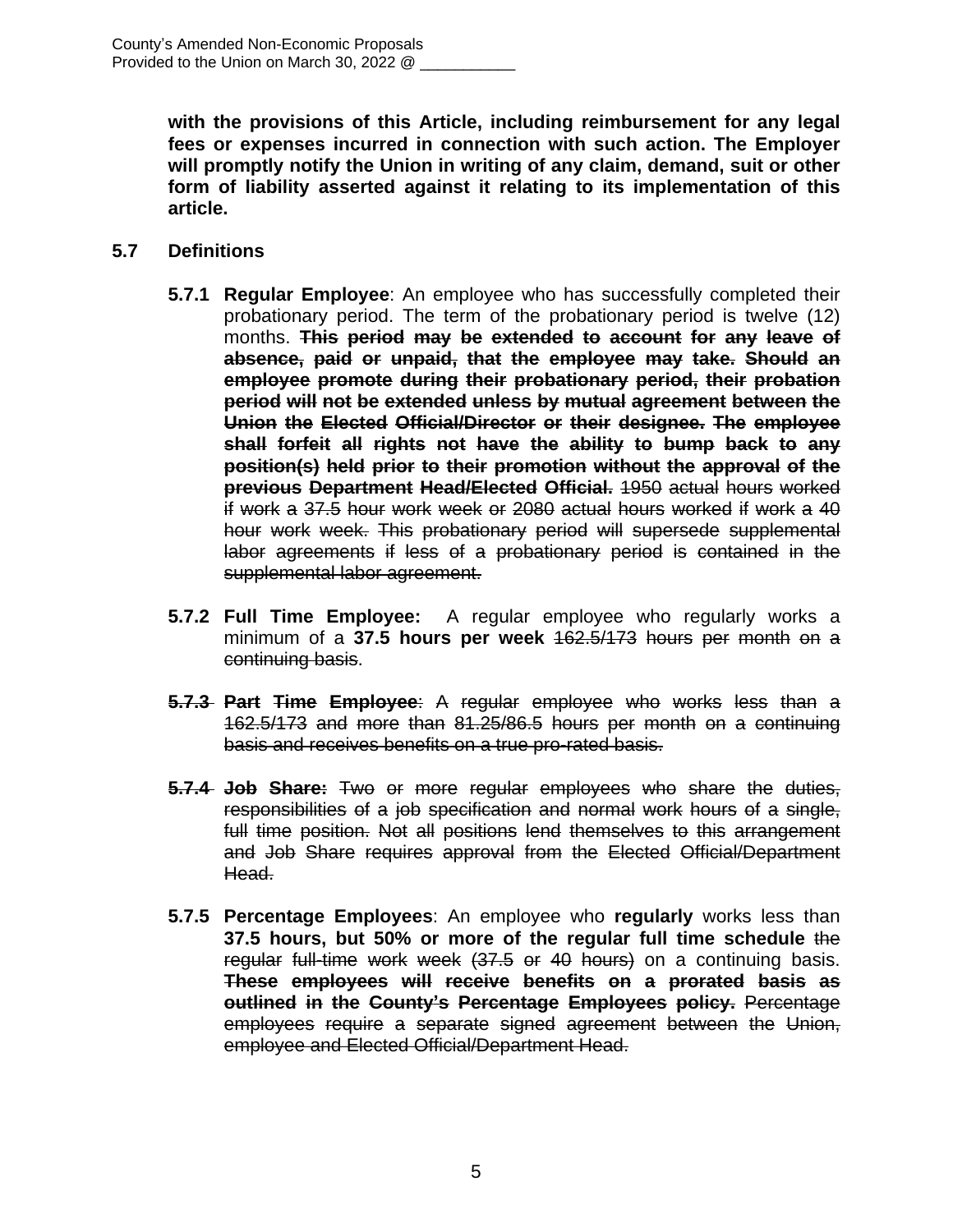#### **ARTICLE 7 - UNION ACTIVITIES/FUNCTIONS/BUSINESS**

\*\**The County is willing to withdraw it's proposed change to union time "without" pay if the Union agrees to the rest of the proposed changes in Article 7*

**7.1 Notice and Authorization of Union Representatives:** The Union agrees to provide an updated list to elected officials, department heads and Human Resources of who is authorized to represent the Union in any matters outlined in this article. An "authorized representative" is one who is appointed or elected by their Local Union. Prior supervisor approval shall be obtained whenever possible for absences from the workplace. Such approval shall not be unreasonably withheld. Absences from the workplace of 30 minutes **fifteen (15) minutes** or more for Union activities/functions shall be documented by use of a leave slip.

#### **7.2 Types of Activities**

- 7.2.1 The Employer agrees that during working hours, on the Employer's premises and without loss of pay, authorized Union representatives shall be allowed to consult with the Employer, his/her representative(s), Local Union officers, other authorized Union representatives or members concerning contract questions and problem solving in an effort to resolve issues at the lowest possible level. The Union agrees to first receive the approval from their appropriate elected official, department head or designee who may deny the request pursuant to 7.1 above and agrees to carry out these activities at times which are the least disruptive to the workplace.
- 7.2.2 The Employer agrees that representatives of the American Federation of State, County and Municipal Employees, whether Local Union representatives, State Council representatives, or International representatives shall upon notification to **and approval by** the elected official/department head or designee, have full and free access to the premises of the Employer at any time during working hours to conduct Union activities, without disrupting the regular functions of the department.
- **7.3 Union Functions:** The Employer agrees to grant authorized Union representatives time off with**out** pay, not to exceed an accumulative total of ten (10) working days per bargaining unit in any calendar year to attend or represent the Union at Union functions. Unused days will be available for each bargaining unit's use beyond the ten (10) days by mutual agreement between the bargaining unit and the employer. Fifty percent (50%) of the unused days at calendar year end will be carried over to the following year for the term of the contract.
	- 7.3.1 To ensure adequate staffing, no more than **one (1)** ten percent (10%) of the employees in a work unit will participate in a Union function at one time. A "work unit" shall be defined as a group of employees who answer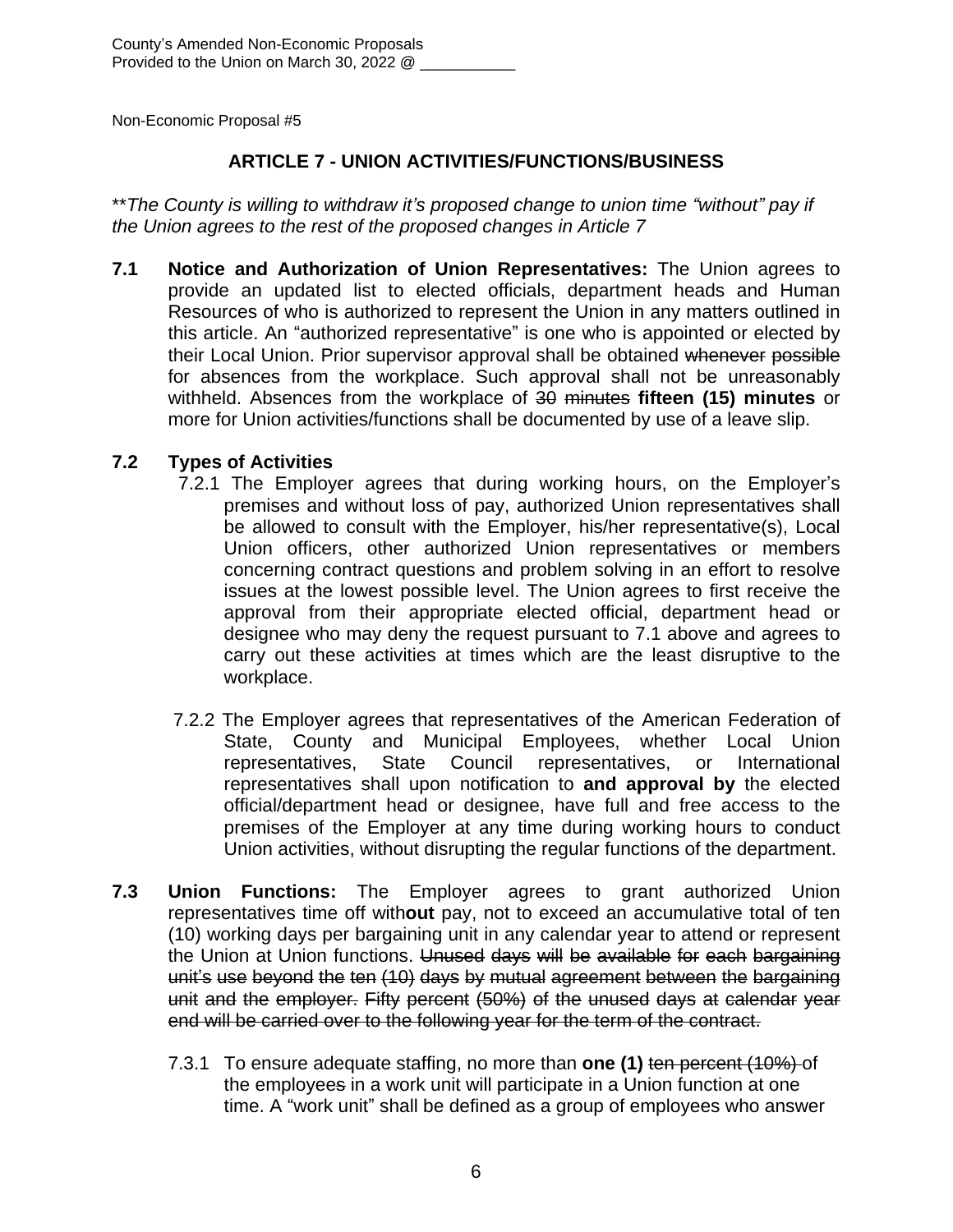to a common supervisor. If a work unit has less than ten (10) employees, only one individual will be allowed to attend. Individual employees can use a maximum of ten (10) days per calendar year to attend Union functions. Exceptions to the above limitations can be made by mutual agreement.

- 7.3.2 Example of functions are as follows:
	- 7.3.2.1 Union Conventions;
	- 7.3.2.2 Council 2 Executive Board Meetings/Training
	- 7.3.2.3 Other functions that management agrees are beneficial to the **County**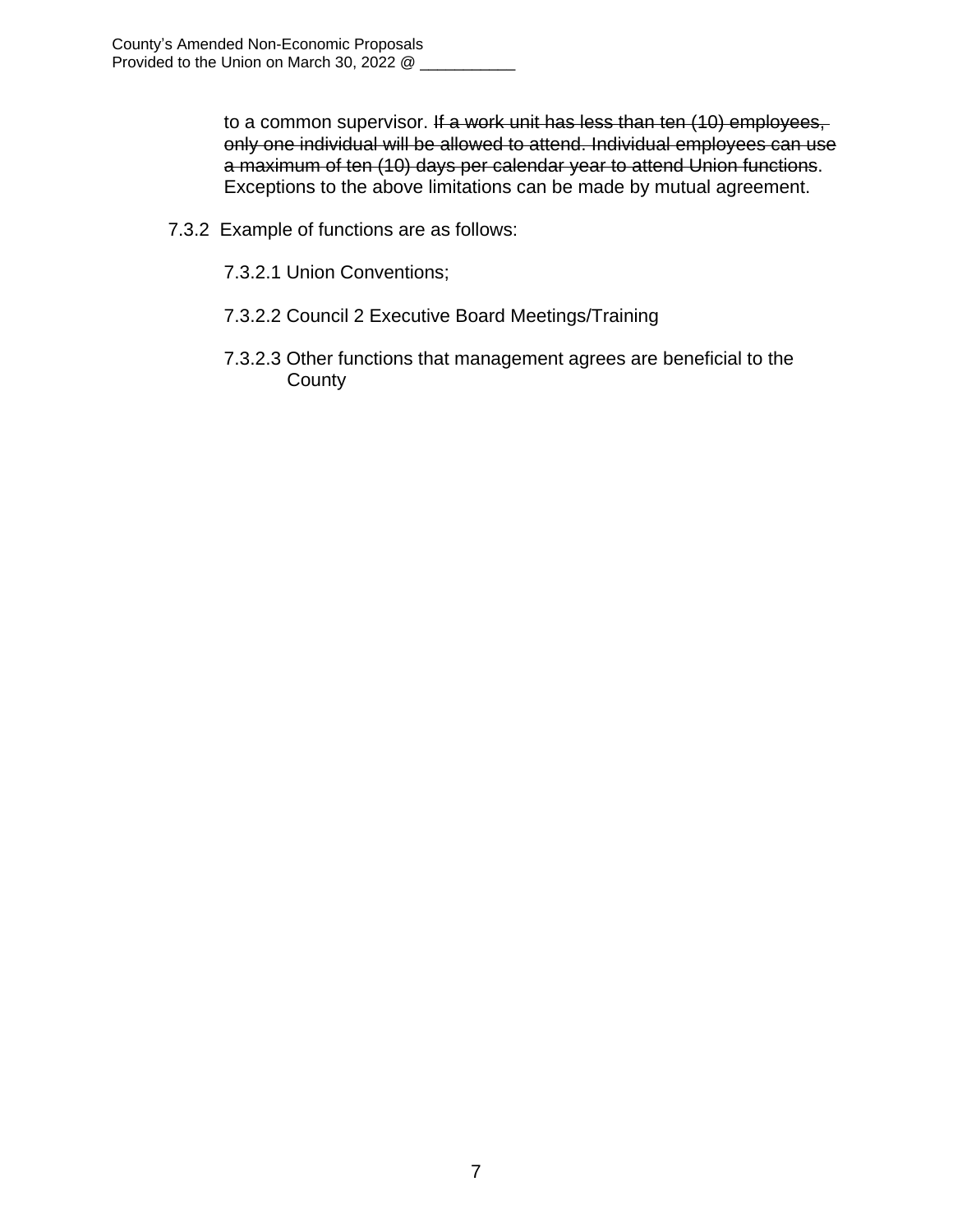#### **ARTICLE 9 - ANNUAL LEAVE**

#### **9.1 Eligibility and Allowance:**

- 9.1.1 Employees shall start to earn annual leave allowance as of the first of the month nearest their date of hire. Employees hired on or before the 15th of the month shall receive credit for the full month. Employees hired after the 15th of the month shall not receive credit for that month. Newly hired probationary employees shall not be eligible to take paid vacation until they have accrued six (6) days of vacation. Employees separating from service on or before the 15th of the month will not receive any credit for that month. Employees separating after the 15th of the month will receive credit for the full month.
- 9.1.2 Annual leave allowance shall be earned annually based on the following schedule:
	- 9.1.2.1 One (1) working day per month for all employees having less than five (5) years of service.
	- 9.1.2.2 One and one-fourth (1-1/4) days per month for all employees having at least five (5) years of service, but less than ten (10) years of service.
	- 9.1.2.3 One and one-half (1½) days per month for all employees having at least ten (10) years of service, but less than fifteen (15) years of service.
	- 9.1.2.4 One and three-quarter (1-3/4) days per month for all employees having fifteen (15) years of service, but less than twenty (20) years of service.
	- 9.1.2.5 Two (2) days per month for all employees having twenty (20) years of service, but less than twenty-five (25) years of service.
	- 9.1.2.6 Two and one-quarter (2-1/4) days per month for all employees having twenty-five (25) years or more of service.

| 37.5-hour Employee<br><b>Accruals</b> |                                          |                                 |                                     |
|---------------------------------------|------------------------------------------|---------------------------------|-------------------------------------|
| <b>Years of Service</b>               | <b>Hours Accrued</b><br><b>Per Month</b> | <b>Annual Accrual</b><br>Amount | <b>Max Accrual</b><br><b>Amount</b> |
|                                       |                                          |                                 |                                     |
| 0-4 Years                             | 7.5                                      | 90                              | 180                                 |
| 5-9 Years                             | 9.375                                    | 112.5                           | 225                                 |
| <b>10-14 Years</b>                    | 11.25                                    | 135                             | 270                                 |
| <b>15-19 Years</b>                    | 13.125                                   | 157.5                           | 300                                 |
| <b>20-24 Years</b>                    | 15.00                                    | 180                             | 300                                 |
| 25+ Years                             | 16.875                                   | 202.5                           | 300                                 |
|                                       |                                          |                                 |                                     |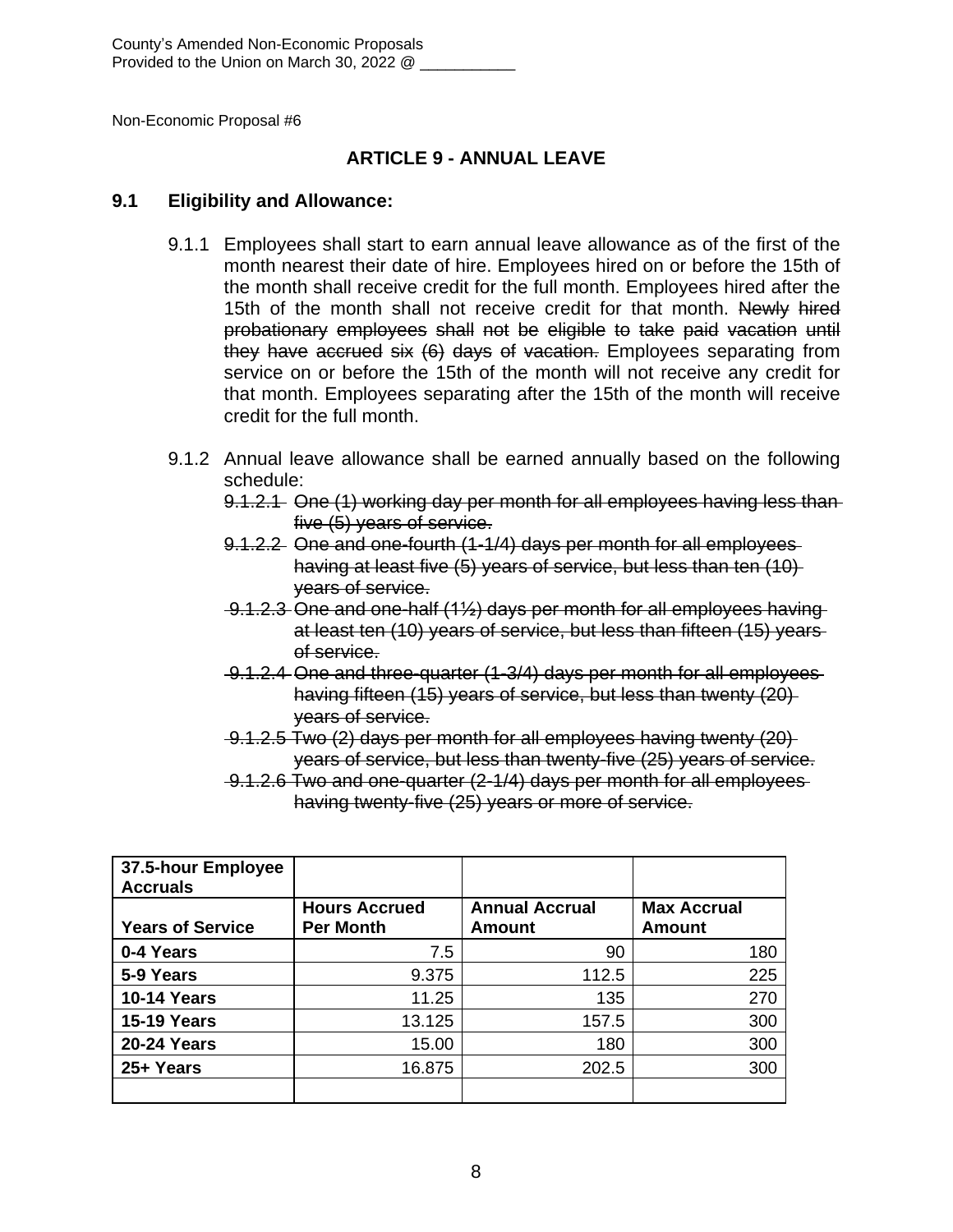| 40-hour Employee<br><b>Accruals</b> |                          |                       |                    |
|-------------------------------------|--------------------------|-----------------------|--------------------|
|                                     | <b>Hours Accrued Per</b> | <b>Annual Accrual</b> | <b>Max Accrual</b> |
| <b>Years of Service</b>             | <b>Month</b>             | <b>Amount</b>         | <b>Amount</b>      |
| 0-4 Years                           | 8                        | 96                    | 192                |
| 5-9 Years                           | 10                       | 120                   | 240                |
| <b>10-14 Years</b>                  | 12                       | 144                   | 288                |
| <b>15-19 Years</b>                  | 14                       | 168                   | 320                |
| <b>20-24 Years</b>                  | 16                       | 192                   | 320                |
| 25+ Years                           | 18                       | 216                   | 320                |
|                                     |                          |                       |                    |

**9.2 Annual Leave Pay:** The rate of annual leave pay shall be the employee's regular rate of pay in effect were the employee on the job at the time.

#### **9.3 Choice of Annual Leave Period:**

- 9.3.1 Annual leave shall normally be granted at the time requested by the employee. If the nature of the work makes it necessary to limit the number of employees on vacation at the same time, the employee with the most seniority shall be given his/her choice of annual leave period. In the event of any conflict over annual leave periods, however, a senior employee shall not be allowed to take more than twenty (20) days' annual leave during such period.
- 9.3.2 Annual leave may be accumulated to a total of twice the amount earned annually or to a maximum amount of **three hundred (300) hours for 37.5 hour employees or three hundred twenty (320) hours for 40 hour employees** forty (40) working days' credit, whichever is the lesser. Any annual leave accumulated beyond this limit will be forfeited, unless the employee is asked in writing by his/her Department Head to defer his/her vacation because of work schedules. In this case the annual leave shall not be forfeited. An employee may not be paid additional compensation for earned vacation time not taken, except at the time of severance from the County employment as hereinafter provided.
- **9.7 Vacation Rights in Case of Layoff or Separation**: Any employee who is laid off, discharged or separated from the service of the Employer for any reason, prior to taking his/her vacation, shall be compensated in cash for the unused vacation, he/she has accumulated at the time of separation which is computed based upon his/her base pay plus longevity if applicable. For retirement purposes, vacation payoff shall be limited to forty (40) **three hundred (300) hours for 37.5 hour employees or three hundred twenty (320) hours for 40 hour employees** days.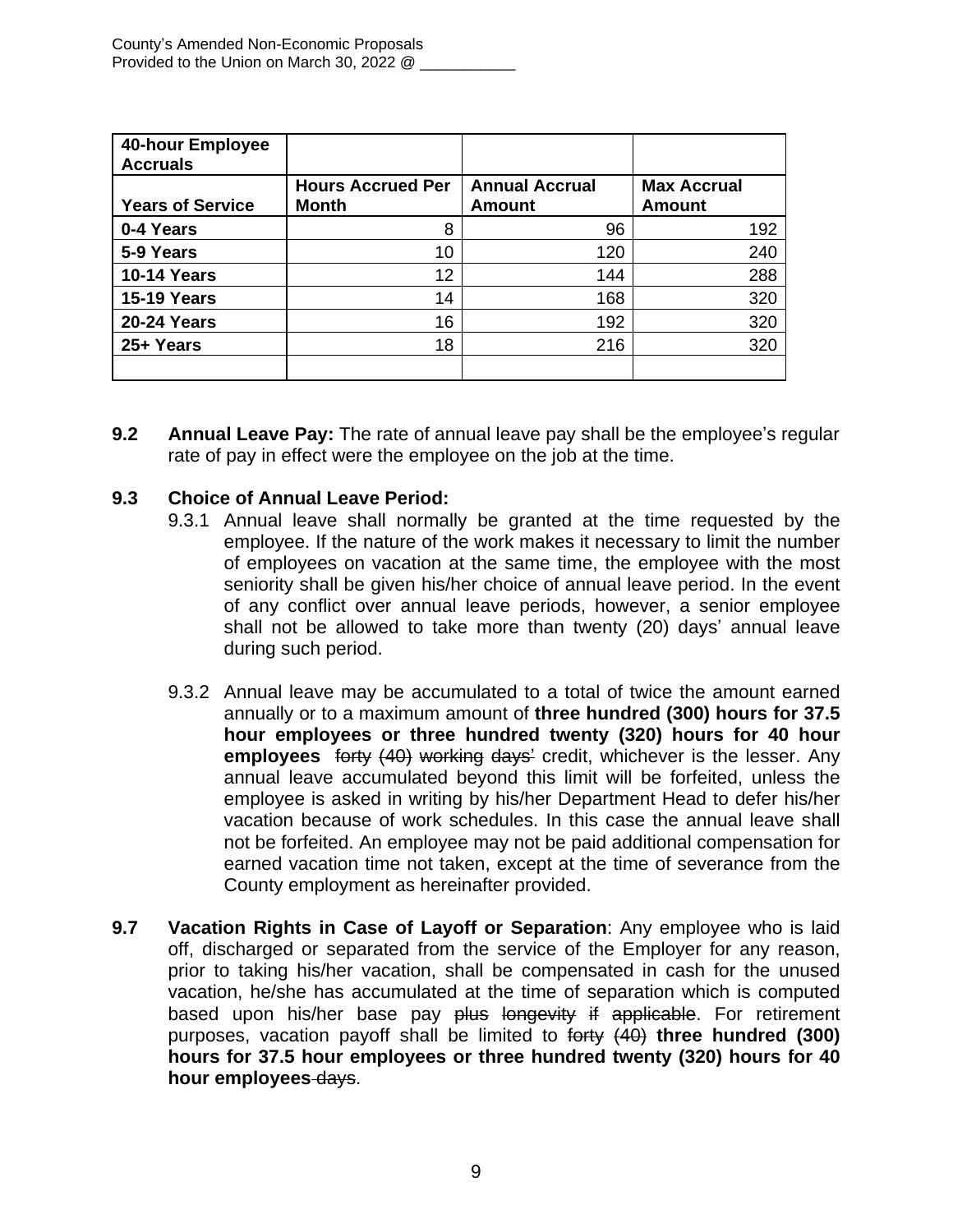#### **ARTICLE 12 - HOURS OF WORK**

All items contained in this Article shall apply unless specifically addressed in individual supplements.

#### **12.1 Regular Hours:**

- 12.1.1 The regular hours of work each day shall be consecutive except for interruptions for lunch periods.
- 12.1.2 All employees' work schedules shall provide for a fifteen (15) minute rest period during each half shift.
- 12.1.3 The normal work week shall consist of **no more than** five (5) consecutive days followed by **no less than** two (2) days of rest, **unless by mutual consent between the employee and the employee's Elected Official/Department Head or designee**. Seven and one-half (7-1/2) or eight (8) consecutive hours of work, except for interruptions for lunch periods, shall constitute a work day.
- 12.1.4 All employees shall be scheduled to work on a regular work shift, and each shift shall have regular starting and quitting times. Work schedules showing alternative shifts, workdays and hours shall be posted on all department bulletin boards. Except for emergency situations, work schedules will not be changed without giving the Union and the employee ten (10) working days advance notice. When the Employer has a need to change work schedules within the department, the department shall notify the Union to negotiate the effects of the proposed schedule change.

#### **12.2 Alternative Work Hours or Shifts:**

- 12.2.1 The Employer may establish a work week other than five (5) seven and one-half (7-1/2) or eight (8) hour days or shift work within a department. The department shall notify the bargaining unit to negotiate the effects of the changes.
- **12.2.2 Alternative work hours and/or work shifts other than the following 5/37.50, 5/40, a 7-day 37.50/40 hour flexible work week, 9/75, 9/80 or 4/10, the Department shall notify the bargaining unit of these alternative work schedules and negotiate the effects of the proposed changes.**
- **12.2.3 Employees on alternative work schedules whose regular work day differs from the regular 7.50 or 8.00 hours a day work schedule, shall have their holidays paid for as the number of hours in their actual scheduled work day.**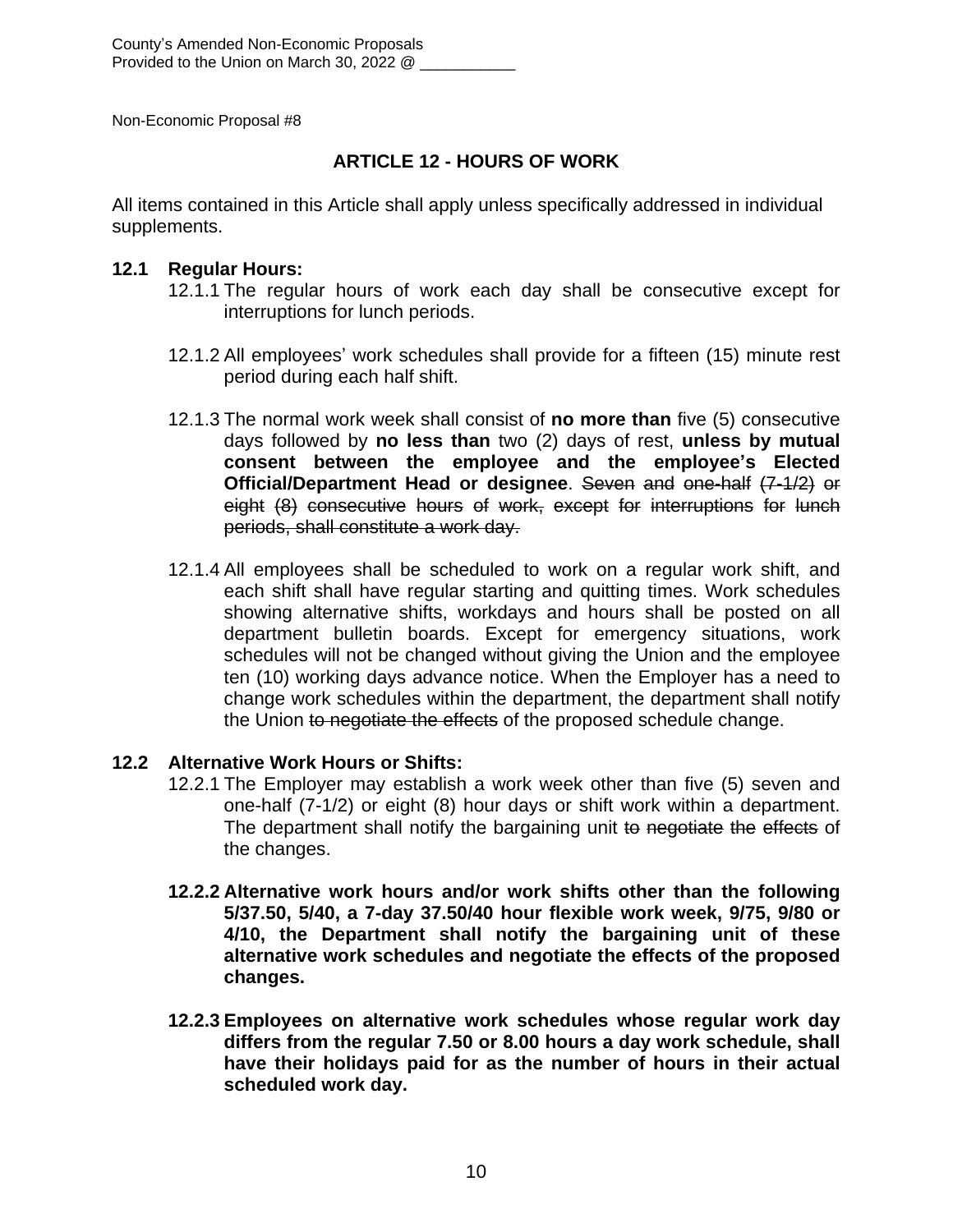- 12.2.2 Alternative work hours or shifts other than five (5) seven and one-half or eight (8) hour days will be negotiated in a Supplemental Agreement with the effected department/bargaining unit.
- 12.2.3 Employees on Alternative Work Schedules whose regular work day differs from the standard seven and one half  $(7 \frac{1}{2})$  or eight  $(8)$  hour day shall have their Holidays paid for as the number of hours in their actual work day.
- **12.3 Paid Leave:** All paid leave shall be considered as hours worked **but shall not count toward overtime calculation**.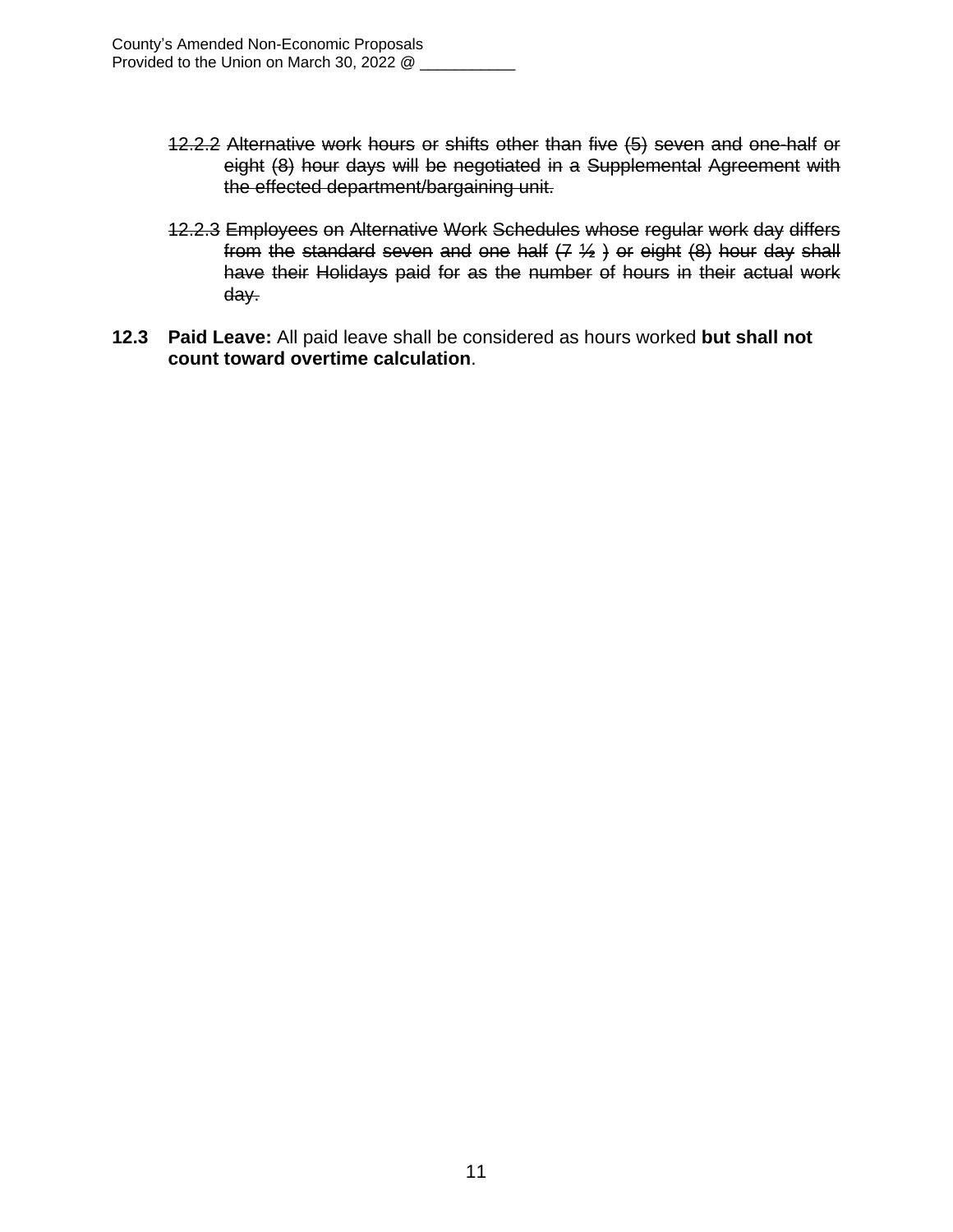#### **ARTICLE 14 - SHARED LEAVE**

*\*\*The County will withdraw its proposed changes to Article 5.3 – New Hire Orientation if the Union agrees to the County's Non-Economic Proposal #10 & #20*

The Employer shall provide Leave Sharing Program in accordance with Appendix "5". **Employees shall have the ability to donate or receive vacation time in accordance with the Spokane County Shared Leave Policy.**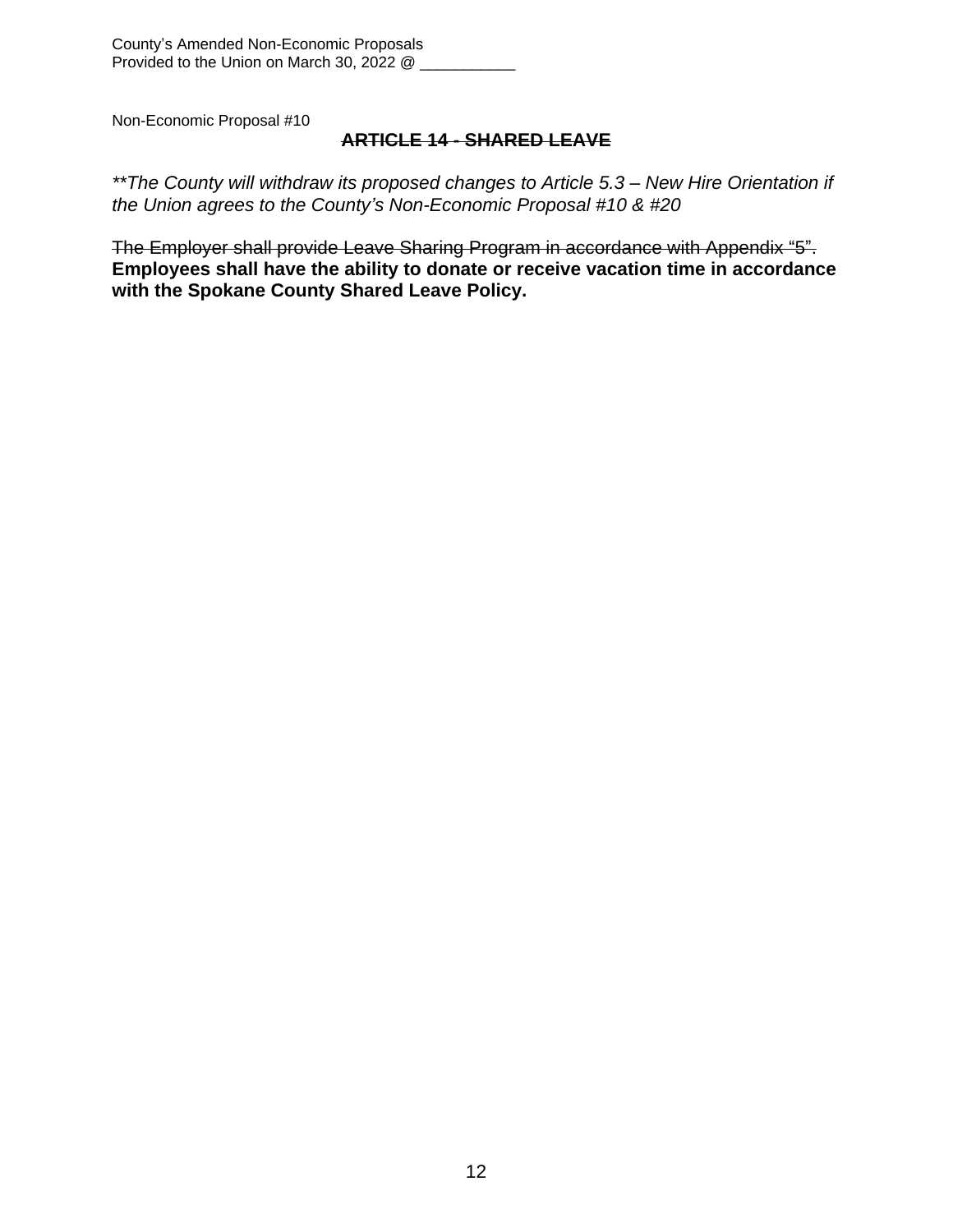County's Amended Non-Economic Proposals Provided to the Union on March 30, 2022 @

Non-Economic Proposal #11

#### **ARTICLE 16 – SENIORITY**

Seniority shall be defined in each individual supplement.

#### **16.1 Seniority**

**Seniority shall be defined as follows:**

- **16.1.1 Classification Seniority – total length of unbroken time spent in bargaining unit classification**
- **16.1.2 Department Seniority – total length of unbroken time spent in a department, in a bargaining unit position(s)**
- **16.1.3 Bargaining Unit Seniority – Total length of unbroken service within a bargaining unit position(s).**
- **16.1.4 County Seniority – total length of unbroken time of service within Spokane County**
- **16.1.5 District Seniority – total length of unbroken time of service within a service district. This type of seniority shall only apply to 1135 members and is further defined in the 1135 supplemental agreement.**
- **16.2 Computing Seniority**

**For the purpose of computing seniority, all authorized leaves, except leaves of absence(s) granted during their probationary period and any voluntary, unpaid leave of absence, shall be considered as time worked. Employees who are laid off as a result of a reduction in positions, and who are subsequently reinstated, shall retain their full seniority except for such period of layoff.**

**16.3 Loss of Seniority**

**An employee's earned seniority and regular employee shall be lost for any of the following reasons:**

- **A) Discharge or resignation of the employee;**
- **B) Inability to return to work after one (1) year of absence due to medical reasons, except for on-the-job injuries. Time frames may be extended by mutual agreement of the parties;**
- **C) Failure to report for work the first workday or shift following the expiration of the authorized leave of absence without an authorized extension;**
- **D) Temporary layoff exceeding an eighteen (18) moth period;**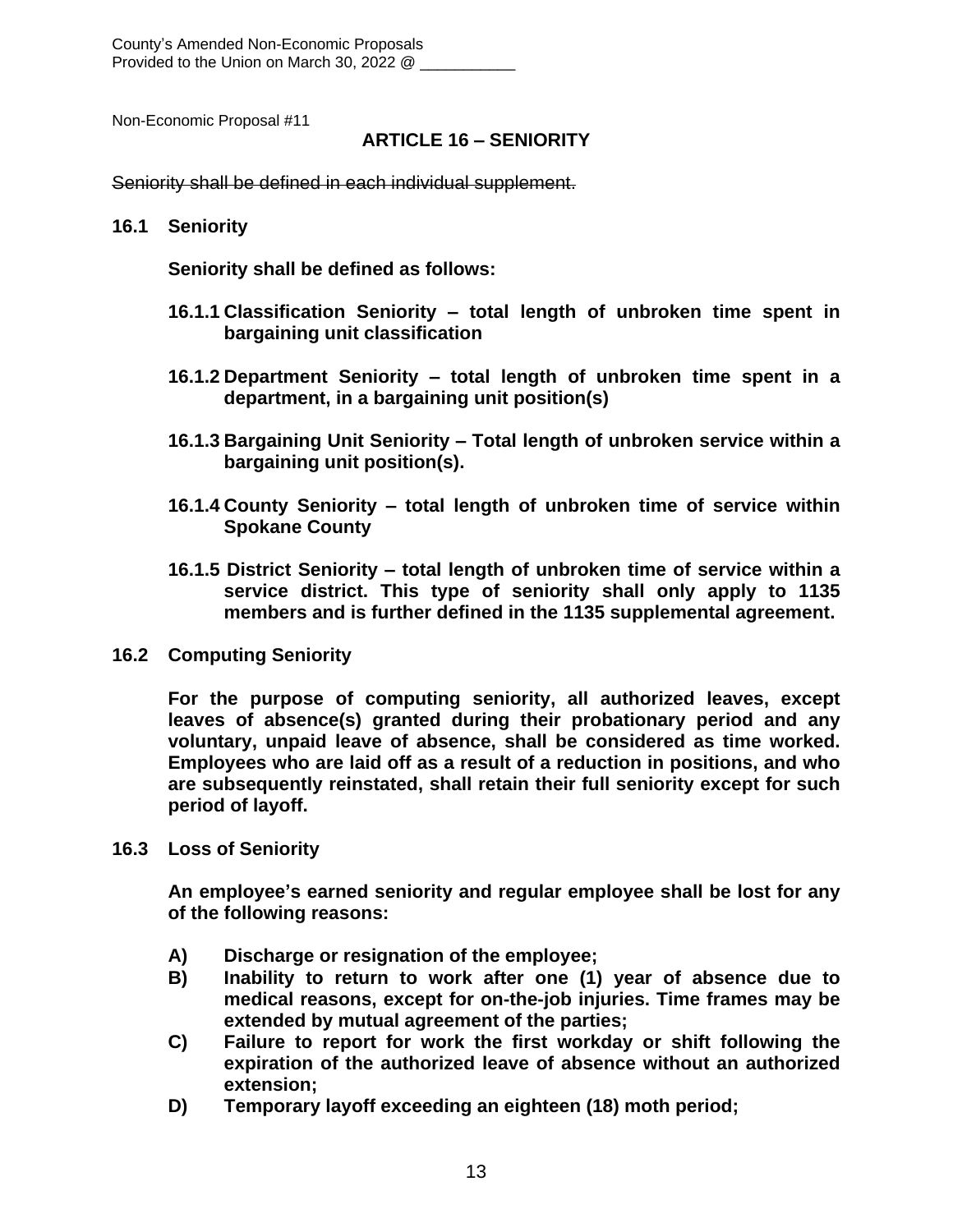### **E) Failure, when on layoff, after being recalled**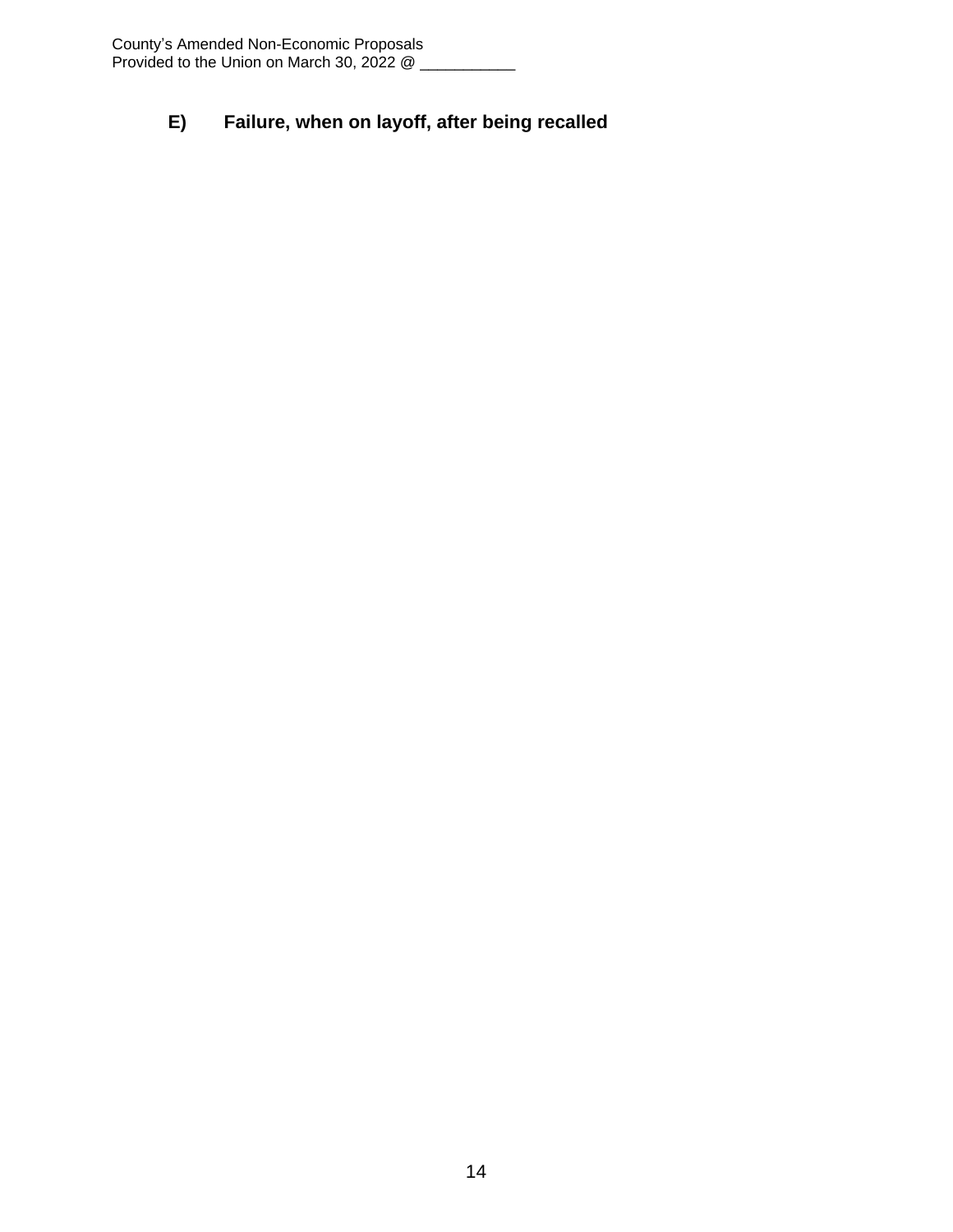#### **ARTICLE 18 - GRIEVANCE PROCEDURE**

- **18.3 Formal Written Grievance:** A formal written grievance may be advanced to Step 2 or Step 3 by mutual agreement of the parties.
	- 18.3.1 **Step 1.** Should the grievance not be settled through the informal procedures, the Union Steward shall submit it to the Union Grievance Committee. The Grievance Committee, if they find the grievance justified, shall within twenty three (23) working days from the employers response to the informal complaint, reduce the grievance to written form, in three (3) copies, including specific violation, background information and remedies sought, and submit it to the employee's Elected Official/Department Head or his/her designee. **A copy of the grievance shall be submitted to Labor Relations by the Union at the same time as the within five (5) business days of when it was filed with the Elected Official/Department Head.** The Elected Official/Department Head or his/her designee shall, within five (5) working days of receipt of the Grievance Committee's formal written complaint, shall schedule a meeting for the purpose of hearing the complaint. The Elected Official/Department Head or his/her designee shall answer the complaint in writing within ten (10) working days after the hearing.
	- 18.3.2 **Step 2.** Should the grievance not be settled in Step 1, it shall be submitted in writing within five (5) working days, of receipt of the Elected Official/Department Head or his/her designee's decision, to the Human Resources Director. Within five (5) working days of receipt of the complaint, the Human Resources Director will set a date to hear the complaint. The Human Resources Director shall respond to the Union Representative and the Grievance Committee with ten (10) working days of this meeting.
	- 18.3.3 **Step 3.** Should the grievance not be settled in Step 2, either party may request arbitration, within thirty (30) working days after the reply of the Human Resources Director is due, by written notice to the other. A simultaneous request for a list of eleven (11) arbitrators from the Washington State Public Employment Relations Commission shall be initiated. The arbitrator shall be selected by the County and the Union within seven (7) days after the list is received. Both the County and the Union shall have the right to strike one (1) name from the panel. The process shall be repeated and the remaining name shall be the arbitrator for the grievance.

#### **18.6 Liability:**

**No monetary claim by an employee covered by this Agreement or by the Union against the County shall be valid beyond the pay period prior to the pay period in which the grievance was first filed in writing,**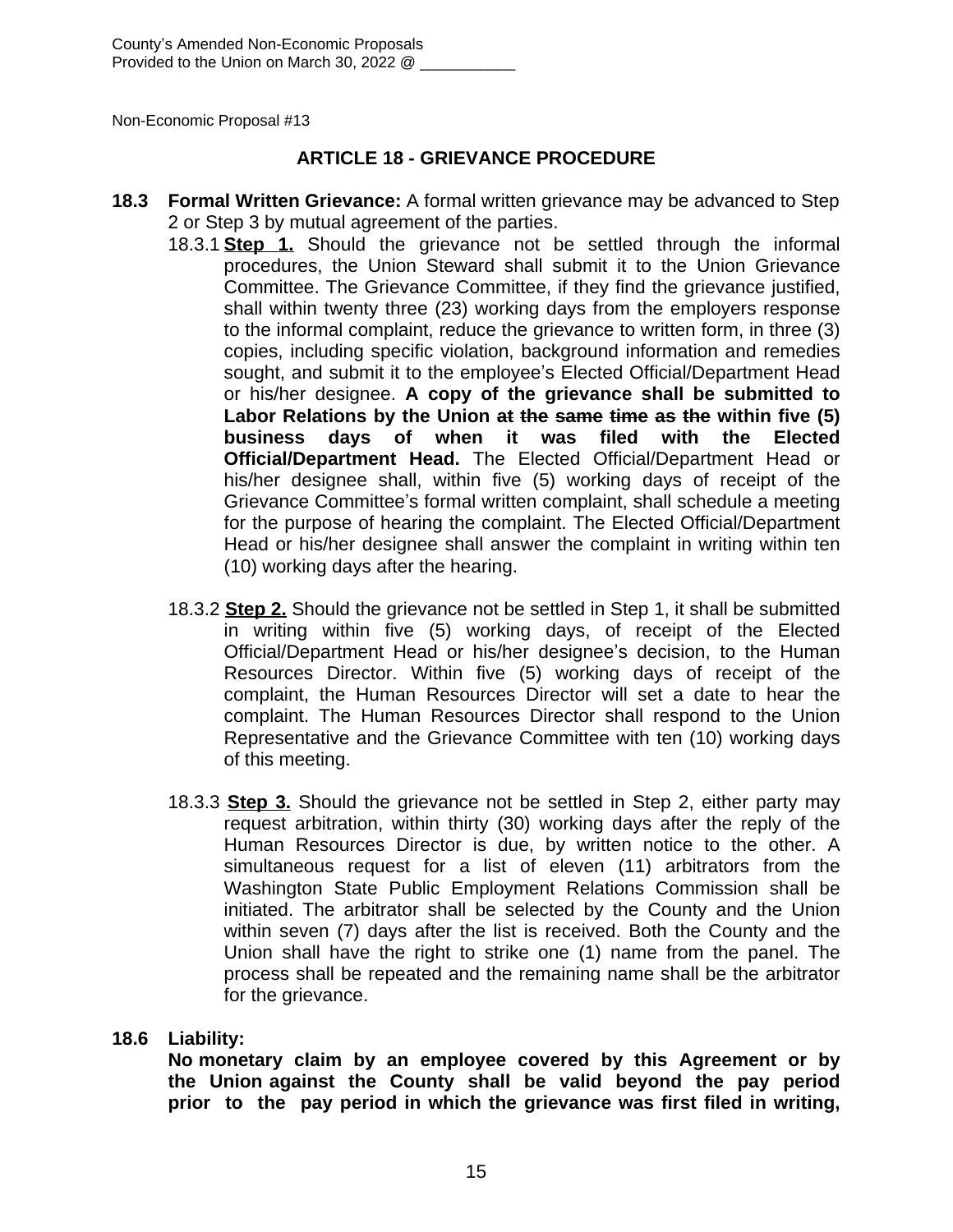**unless the circumstances of the case made it impossible for the employee, or the Union, as the case may be, to know that the employee or the Union has grounds for such claim prior to that date, in which case, the claim shall be limited retroactively to a period of forty-five (45) days prior to the date the claim was first filed in writing. This provision shall not apply to arbitrator's decisions regarding suspensions or discharges.**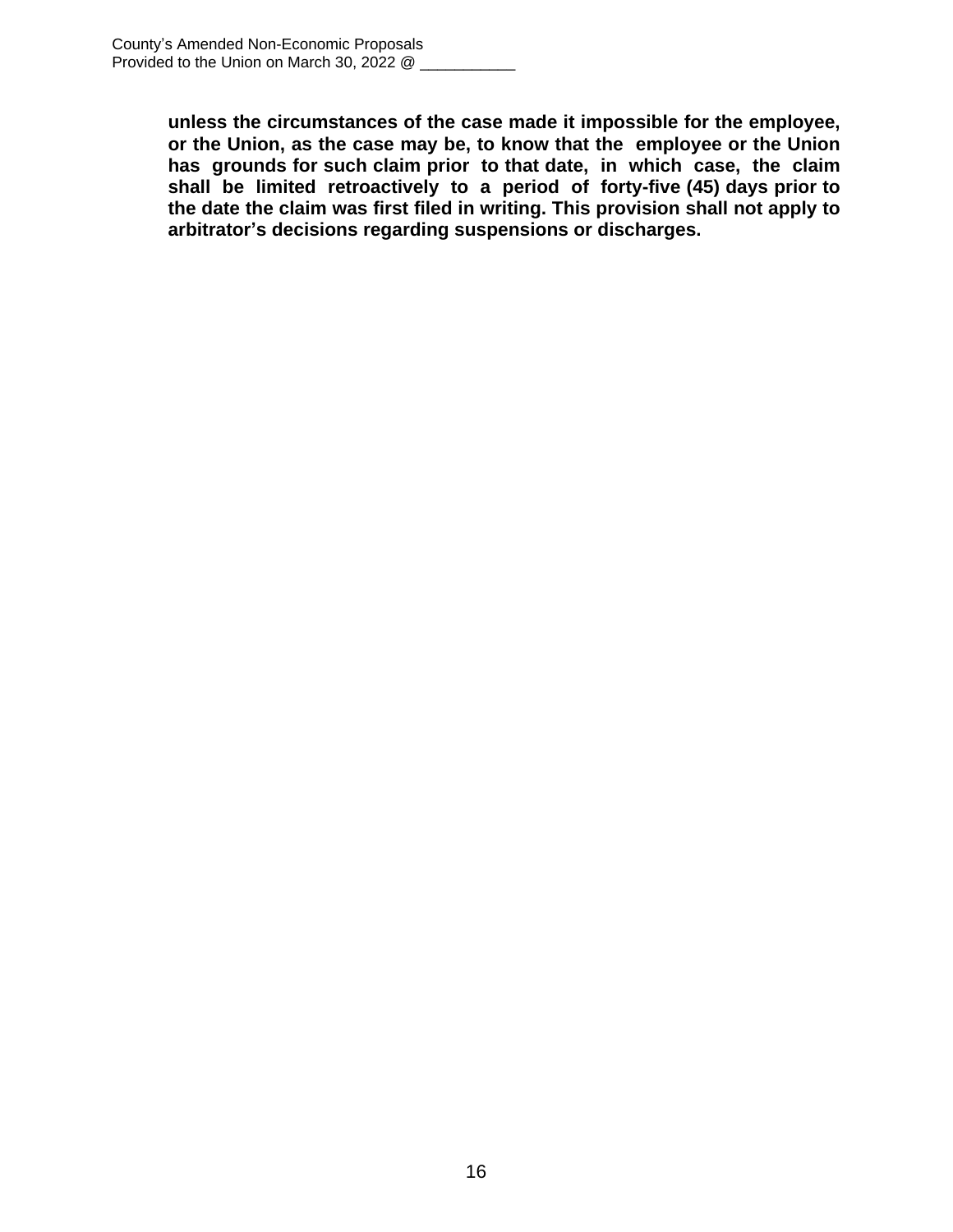#### **ARTICLE 19 – PROMOTIONS/VACANCIES/LATERAL TRANSFERS**

#### **19.1 Bid Rights:**

When a Master Contract vacancy occurs, **the position will be posted on the County's website.** the department will post the opening to the Bargaining Unit members in the department and concurrently, as needed, to the Bargaining Unit, Master Contract members and open.

19.1.1 The vacancy will be posted for a minimum of five (5) working days. All AFSCME Master Contract members who **submit an electronic application** turn in applications to Human Resources by the closing date and who meet the minimum requirements will be considered in the following order:

#### 19.1.2 Referral List #1:

- o First consideration Members of the Bargaining Unit within the Department;
- o Second consideration Members of the Bargaining Unit;

#### 19.1.3 Referral List #2:

- o Third consideration Members of the Master Contract Locals.
- 19.1.4 The order of consideration will be defined on the recruitment posting.

**19.2** See Supplemental Agreements for additional provisions, if any. **For employees of the Sheriff's Department, all Civil Service rules will apply on how a position is awarded.**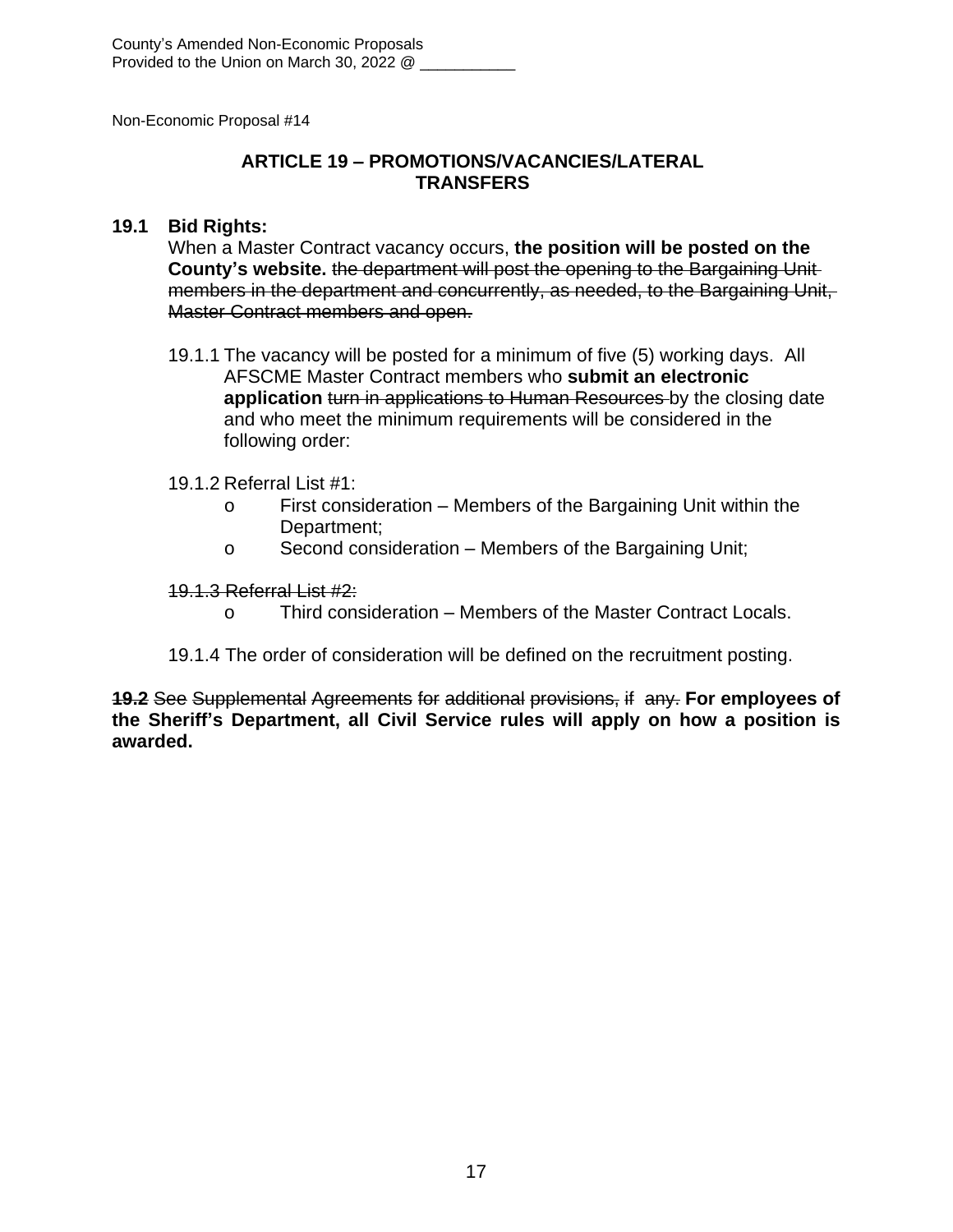#### **ARTICLE 22 - GENERAL CONDITIONS**

**22.1 Work Rules:** The employer agrees to notify the Union of any changes in existing work rule(s) or the establishment of new work rules.

#### **22.2 Personnel Files:**

- 21.2.1 Maintenance: One (1) personnel file shall be maintained and located at the Human Resources Department **or the Civil Service Department (applies to 492-SP & 492-FC)** and one (1) at the individual Departments. Those files shall contain employment-related documents. On request, employees may review their personnel files. Employees may receive one (1) copy per year of all documents in their personnel files.
- 21.2.2 Review and Release: The employees shall be given a copy of and have an opportunity to review any and every disciplinary or performance related document prior to it being placed in their personnel file. Any documentation created concerning the employee's performance that is placed in the employee's personnel file shall be placed in the file in a timely fashion from the date of occurrence(s).
- **22.3 Dress Code:** Employees shall generally be allowed to chose their individual manner of dress: However, the Employers may require reasonable dress standards commensurate with the job. **(TA – 02/16/2022)**

#### **22.4 Uniforms and Protective Clothing:**

#### 21.4.1 Local #1135 - See Supplemental

21.4.2 If any employee is required to wear a uniform, protective clothing or any type of protective device as a condition of employment such uniform, protective clothing or protective device shall be furnished, replaced as necessary and repaired by the Employer.

#### **22.6 Personal Property:**

#### 21.6.1 Local #1135 - See supplemental.

22.6.2 The Employers will repair or replace clothing, eyeglasses and personal property if damaged in an accident not to exceed actual cash value of such property that is damaged or destroyed in the line of duty. Nothing in this section is meant for the Employers to repair or replace damaged or destroyed property if the payment can be secured by the Court.

#### **22.8 In-House Services:**

All County departments which provide services for other departments shall be afforded an opportunity to bid on the requested job and/or service prior to an outside bid being considered. The County and the Union recognize that contracting out bargaining unit work is negotiable. Extra Help employees shall not supplant the work force.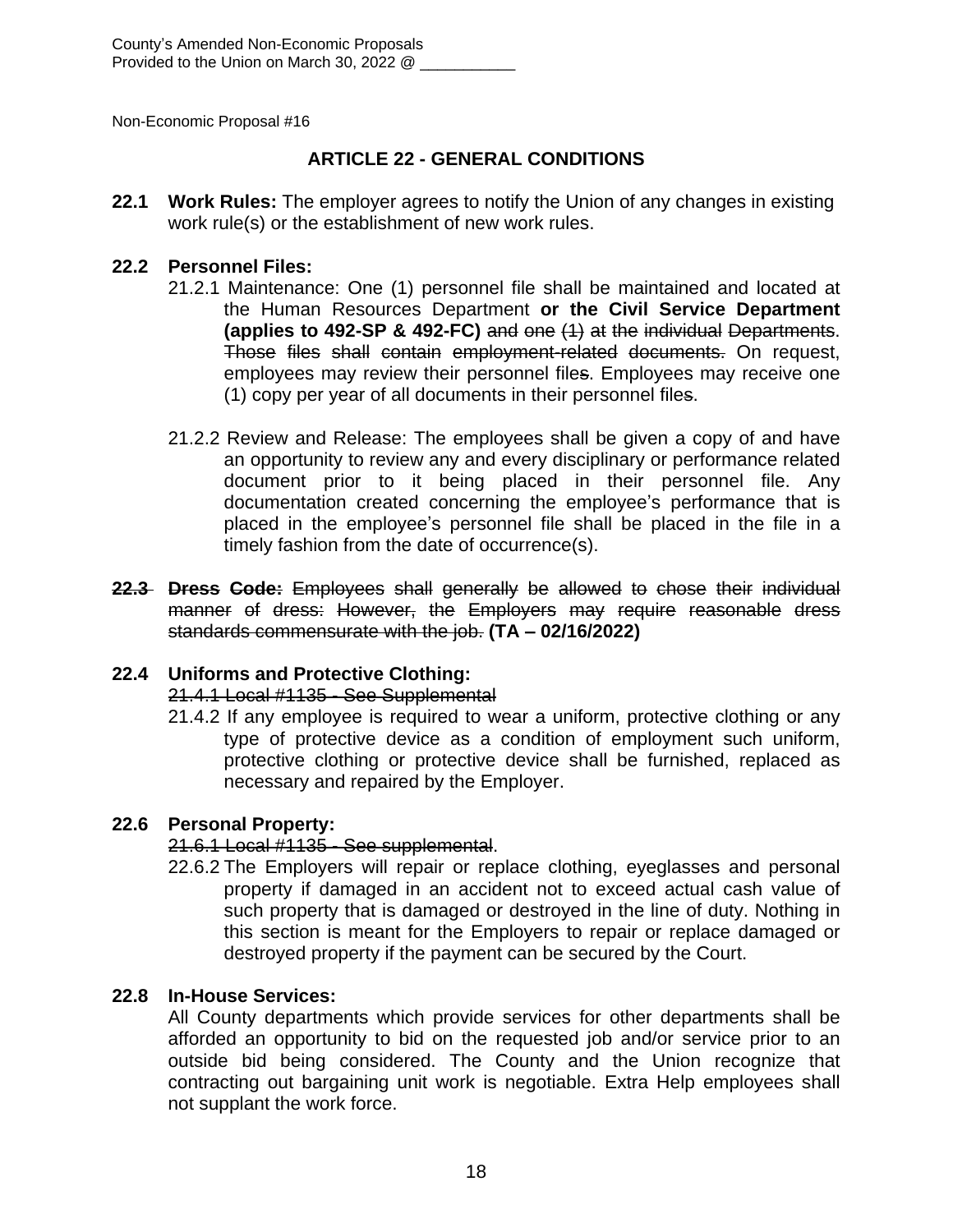**22.9 Nothing in this agreement or any supplemental agreement shall be construed to diminish the County's right to have non-represented employees or supervisors from performing bargaining unit work for the purpose of instruction, experimentation, correcting work difficulties, relieving employees for short periods of time, emergency situations, or in the interest of productivity, efficiency, and quality. The County will not, however, use non-bargaining unit employees to replace unit employees.**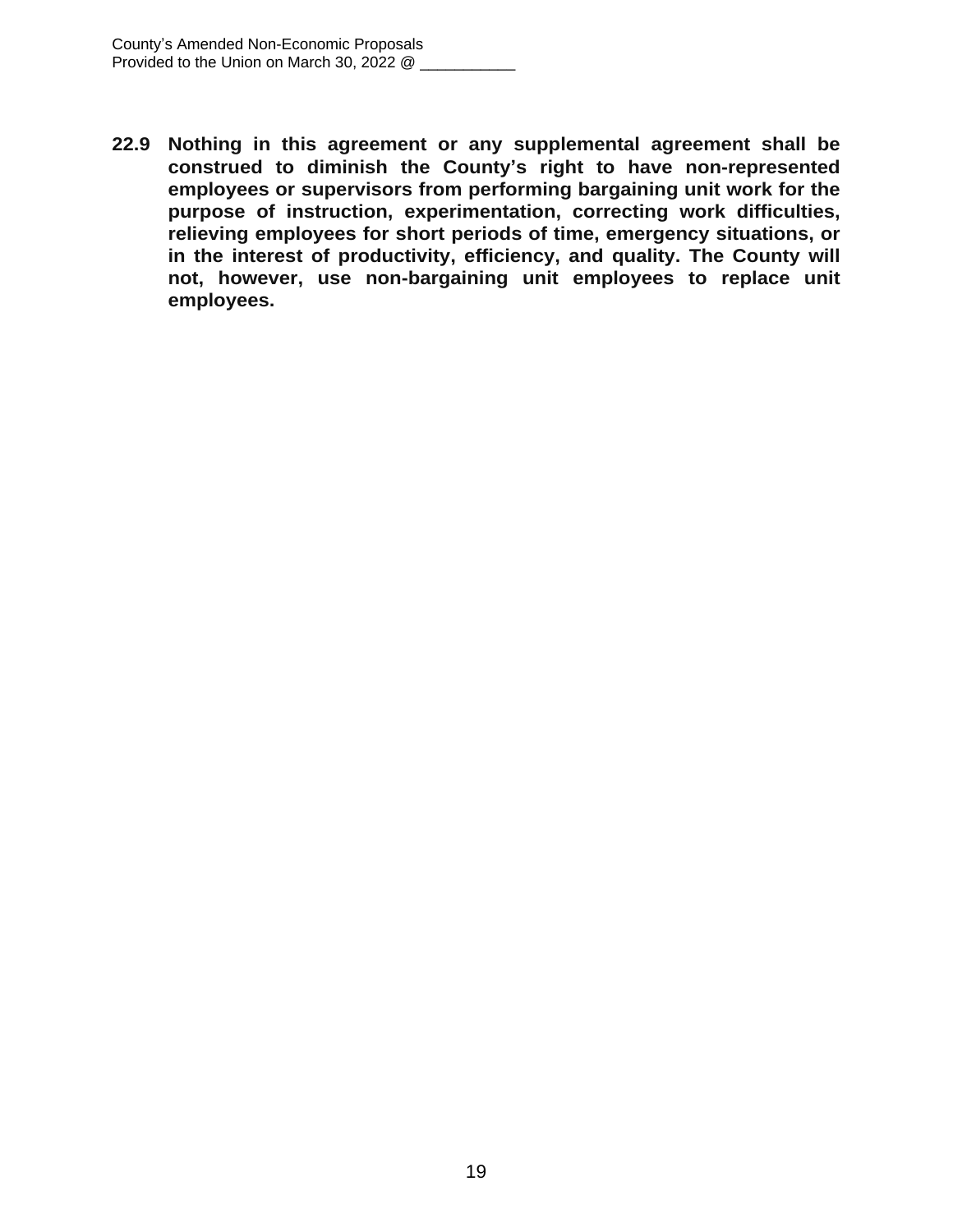#### **Appendix "6" - SHARED LEAVE**

*\*\*The County will withdraw its proposed changes to Article 5.3 – New Hire Orientation if the Union agrees to the County's Non-Economic Proposal #10 & #20*

#### **1. General:**

1.1 Occasionally County employees or their spouse/dependent(s) or other immediate family members contract a catastrophic, life threatening**,** severe or extraordinary illness or sustains a disabling injury preventing an employee from performing their job duties, or requiring the presence of the employee, whereby the employee exhausts his/her leave balances. The immediate family shall be defined as: A spouse, parent, children, brother, sister, grandparent, father-in-law, mother-in-law, brother-in-law, sister-in-law, or a more distant relative if living as a member of the employee's immediate family. Often co-workers who have substantial leave balances wish to donate some of their leave to these employees. Leave sharing is the mechanism to accommodate both groups.

1.2 This policy is divided into the following sections:

Section 1 - General **Section 2 - Statement of Policy Section 3 - Eligibility to Receive Shared Leave Section 4 - Leave Transference Process**  Section 5 - Donating Leave Section 6 - Administration

#### **2. Statement of Policy:**

2.1 It is the policy of the County to permit employees (represented and nonrepresented) to donate vacation time to a co-worker who is suffering from a non-job related, life threatening, severe or extraordinary illness or sustains a disabling injury preventing an employee from performing their job duties, or who has an immediate family member (see 1.1) requiring the presence of the employee, who is suffering from a catastrophic, life threatening, severe or extraordinary illness, injury or other impairment as determined by the treating physician, and is out of vacation time and sick leave and who will immediately go on leave without pay or terminate employment.

#### **3. Eligibility to Receive Shared Leave:**

3.1 An employee may receive leave under this program if the employee meets the criteria under 2.1.

3.2 Requests to receive leave sharing benefit shall be submitted to the Director of Human Resources Department. The Human Resources Director or designee may approve the request or convene a committee comprised of one (1) employee from the Human Resources Department, one (1) management employee and one (1) nonmanagement employee from another department, one (1) employee representing that employee's local **if** applicable and, as a non-voting member, the County Occupational Health Nurses. Each Union shall provide the County with the name of their designated representative and alternate. The committee members will be appointed by the Human Resources Director and will serve for a one (1) year term in order to provide consistency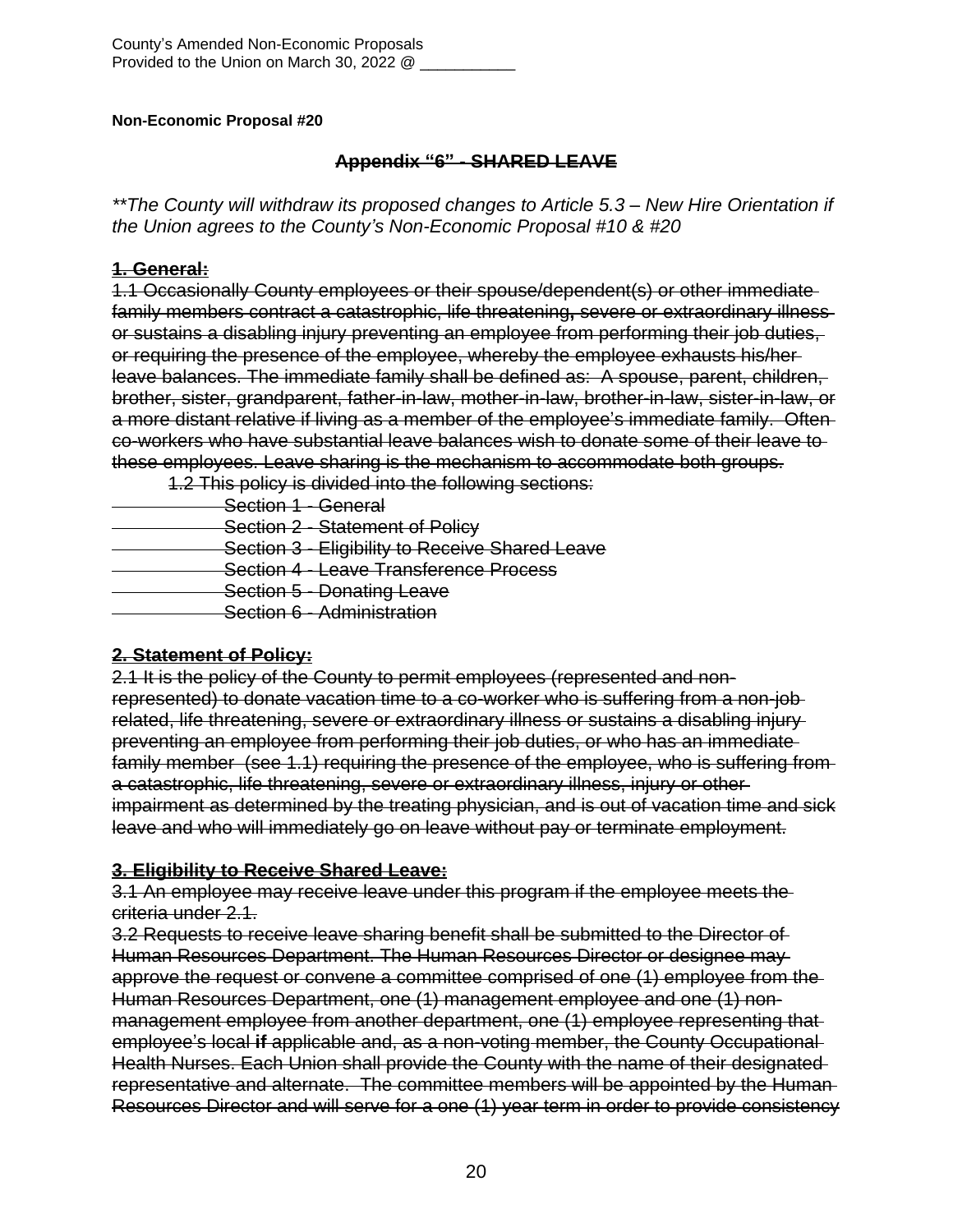in the decision-making process. The decision of the committee shall be final; however, if the decision of the committee is to deny the request, the requester has the right to petition the committee for reconsideration. The decision of the committee shall not be subject to the grievance procedure.

3.3 An employee must have exhausted his or her sick leave and vacation time before receiving shared leave. The manner in which the employee exhausted his or her sick leave or vacation time shall not effect his or her eligibility to receive Shared Leave, however, any employee who, within the twelve (12) months immediately preceding the request, is at step 5 of the Sick Leave Review process, as documented, will not be eligible to receive Shared Leave.

3.4 An employee receiving the leave sharing benefit shall receive no more than a total of 2,000 hours of such leave during the course of his or her employment with the Count 3.5 The employee's position must be one in which vacation and sick leave can be accrued and used.

3.6 The employee must be eligible to use vacation time and sick leave time.

3.7 The committee shall also approve leave sharing benefits for "after care" needs as prescribed by the attending physician.

#### **4. Leave Transference Process:**

4.1 An employee wishing to receive shared leave shall submit a written request to the Human Resources Director and attach a detailed statement from the treating physician verifying the condition and expected duration. A union representative or any other person may submit the request on behalf of the employee.

4.2 The Human Resources Department will, after the request is approved, notify the employee's department head and request the department head to communicate the employee's eligibility for leave sharing to other employees in that department. Employees may request that the department head communicate the status with other departments.

4.3 There shall be no retroactive applications of donated leave.

#### **5. Donating Leave:**

5.1 Employees wishing to donate leave shall send the Donation of Vacation form to the Human Resources Department for processing.

5.2 All leave donated under the leave sharing program shall be in thirty (30) minute increments. No difference will be made between the salary level of the donor and the recipient. The minimum amount of time for donation is four (4) hours.

5.3 An employee may donate to an individual(s) a maximum of eighty 80) hours vacation time in a calendar year. The County will accept all donated leave, but will provide donated time to the recipient as needed, but not to exceed one (1) pay period at any one time. Additional time will be awarded per pay period as needed until all donations have been used or Shared Leave is no longer needed. In the event additional Shared Leave is still needed additional requests will be made. Unused donations will be returned to the donator. Donated leave shall be retained until any prescribed after care program is completed, or bereavement needs are met not to exceed three (3) days, five (5) days if out of the immediate area . All donations will be entered as sick leave in the recipients account.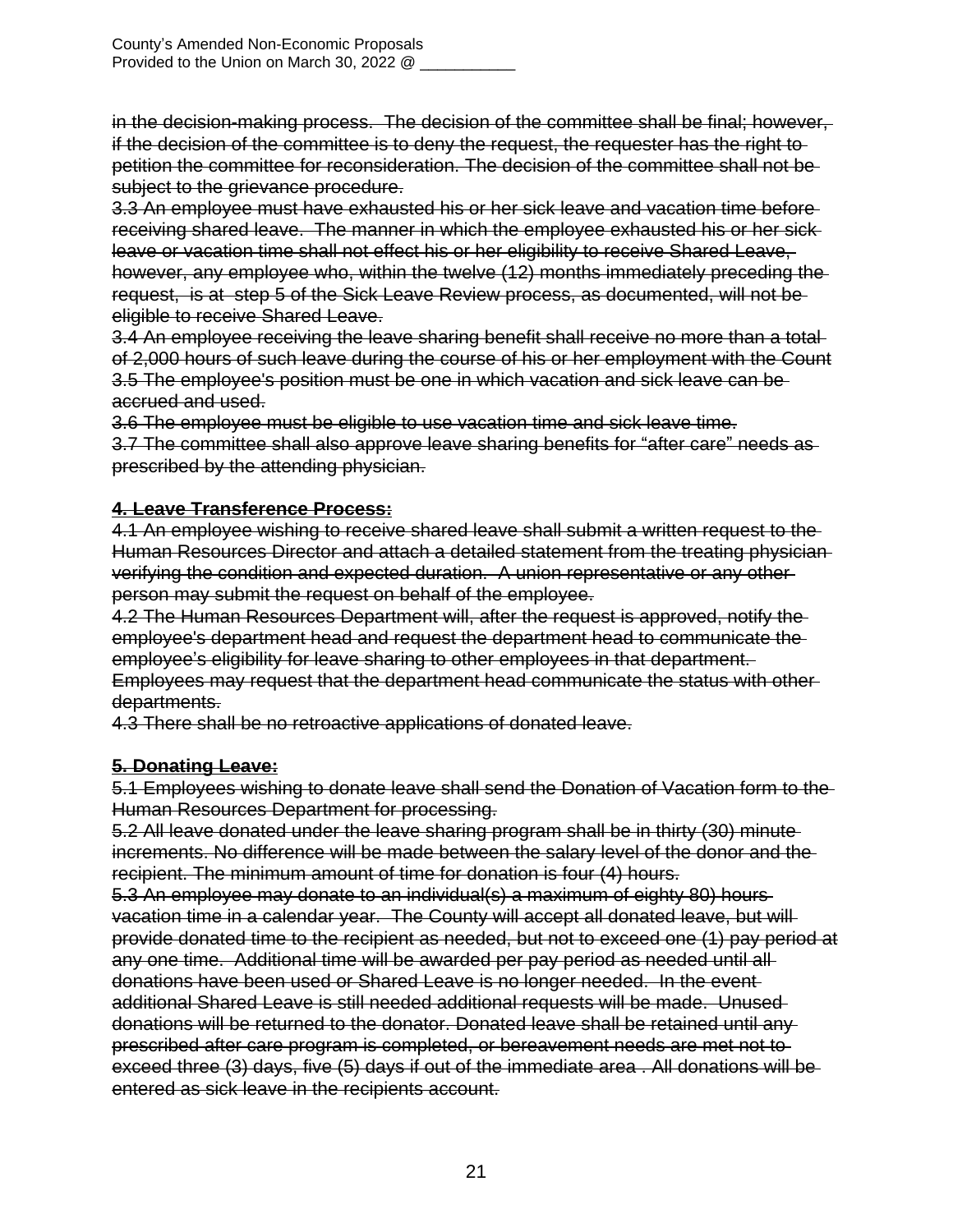5.4 Donations of vacation time may not bring the donor's vacation balance below forty (40) hours.

5.5 All donations of leave shall be strictly voluntary and confidential and shall be done on the Donation of Vacation form, a copy of which is attached. The donor shall designate the recipient.

5.6 No employee shall be coerced, threatened, intimidated, or financially induced into donating leave.

**6. Administration:** The Human Resources Department shall administer the Leave Sharing Program.

#### **7.1 Long Term Disability:**

 7.1 At the time Shared Leave is requested, Long Term Disability must be requested concurrently if the reason for Shared Leave is for an employee's personal medical condition and Shared Leave, when initially requested, will be for 90 days or more.

7.2 Long Term Disability must be applied for at the time requests for extensions of Shared Leave will, when combined, total 90 days or more.

7.3 The employee must not be receiving time-loss payments as a result of an onthe-job injury or illness or receiving long term disability payments.

7.4 In the event Long Term Disability is denied, Shared Leave may continue in accordance with the terms of the plan.

7.5 In no event shall an employee receive more money than what they wouldreceive if they had been working by combination of any benefit plans.

7.6 The employee must provide timely information and periodic medical verification necessary for the processing of the LTD application and continuation of eligibility to receive Shared Leave. Failure to do so could result in the discontinuation of Shared Leave payments.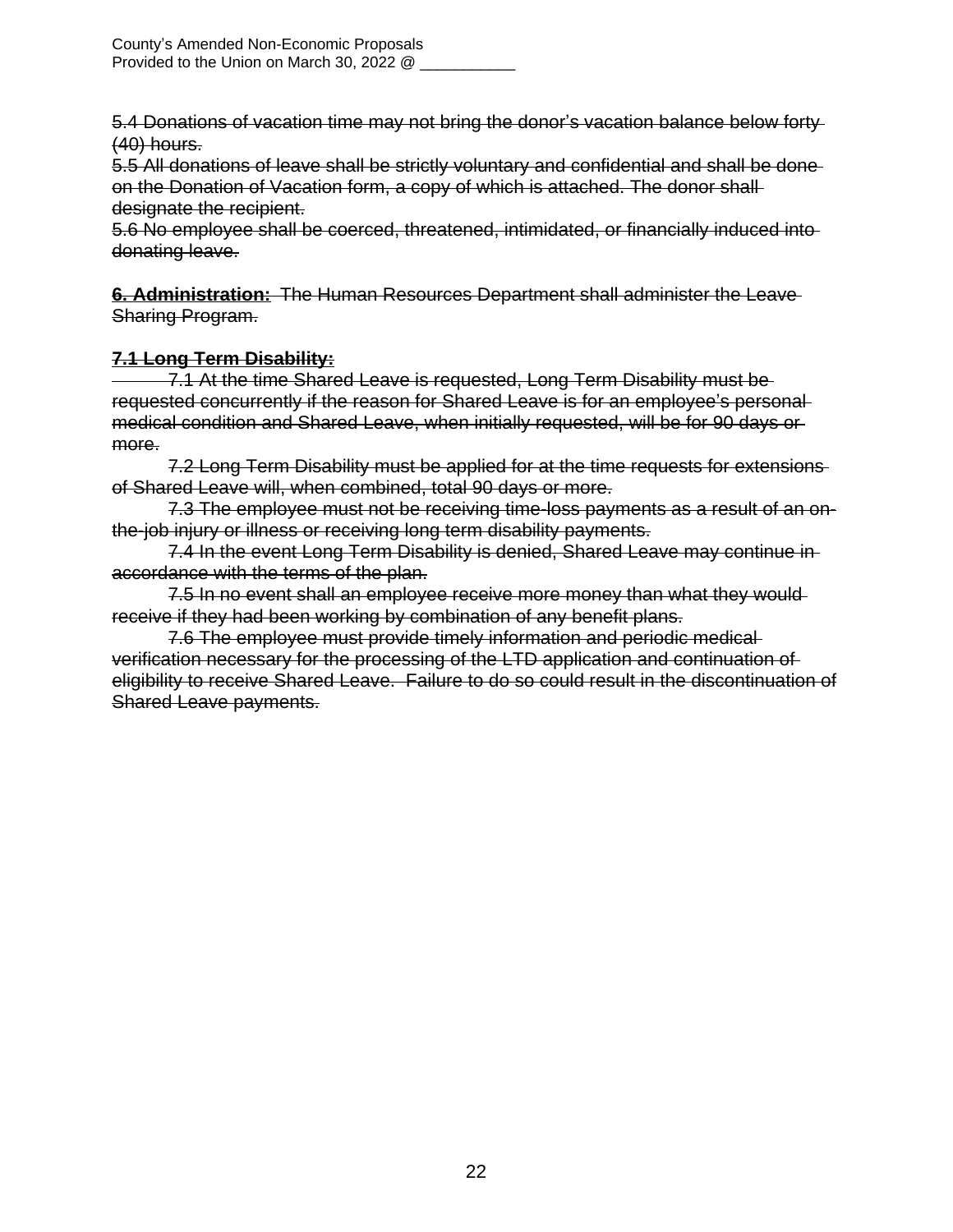#### **Appendix "7" - CLASSIFICATION/REORGANIZATION**

**15.3** The Employers agree to follow the Spokane County Classification Plan as referenced below in the following articles and the Salary Range Table as found in Appendixes 1-4.

#### **15.3 Positions and Classification Specifications:**

- 15.3.1 Position: Single job. A specific aggregate of duties and responsibilities assigned by department management to be performed by one employee within the Department.
- 15.3.2 Classification: One or more positions that are sufficiently alike with respect to duties and responsibilities to warrant using the same title, qualification requirements, descriptions/class specifications, job code number and pay grade as listed in Appendixes 1-4. Different positions within a classification may use different selection factors and recruitment processes.
- 15.3.3 The County agrees to update the classification specifications when requested by a department in a timely manner and provide written notice to the applicable local union. **If the County makes updates to a classification specification, the County will provide the Union fourteen (14) days notice prior to the implementation of the revised specification.** The Union will have 20 working **fourteen (14)** days from receipt of the notice to negotiate **discuss** the impact of changes to the existing classifications. The parties may extend the time frames by mutual agreement.

**15.3.4 Creation of New Classifications:** When the Department wishes to create a new classification within the bargaining unit, the following procedure shall apply:

- 15.3.4.1 A Job Analysis Request form shall be submitted by the Department to Human Resources for evaluation.
- 15.3.4.2 Human Resources, in collaboration with the Department, will evaluate job duties and responsibilities of a proposed classification. If it is deemed appropriate, a new classification will be designated by Human Resources. If the duties and responsibilities fit within an existing classification, it will be designated as such. Written notification will be sent to the local union of such action.
- 15.3.4.3 After Human Resources designates the new classification and salary, the Union shall have twenty (20) working days following receipt thereof to review the determination, and during this period request to negotiate the salary and the impact of implementation.

In the event that no agreement is reached, the union shall have the right to submit the issue to Step 3 (arbitration) of the grievance procedure.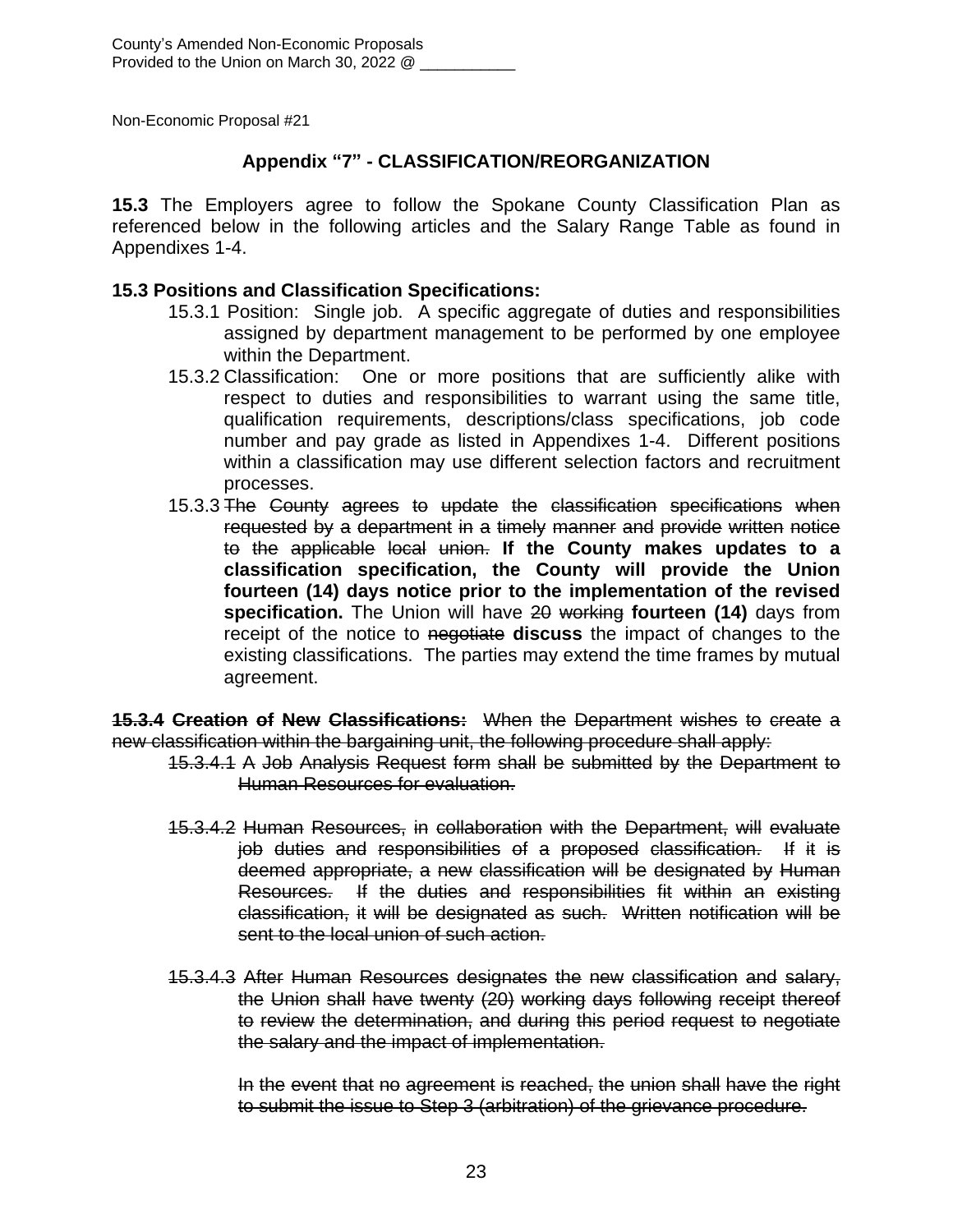15.3.4.4 Newly created positions shall be posted in accordance with specific labor agreements or supplemental agreements if applicable.

**15.3.5 Out of Class Pay:** Supplemental Agreements for out of class pay for temporary out of class assignments.

- 15.3.5.1Out of class pay will not be authorized in any case if there is no position in the department/division in the classification for which out of class pay is being requested.
- 15.3.5.2An employee who has been assigned by management or their immediate Supervisor to perform the essential duties of a higher job classification for more than one-half  $(½)$  of a day and requests out-ofclass pay on his/her time card shall be paid for all such work at the higher rate of pay. Written/verbal approval shall be obtained from management or the immediate supervisor prior to working out of class and shall be signed off on the employee's timecard.
- 15.3.5.3The employee must meet the minimum requirements of the higher classification in order to be assigned the out of class, essential functions of the higher job classification. In the event the out of class assignment is expected to be temporary but is expected the exceed six  $(6)$  months, out of class assignments will be offered to employees based on seniority and ability. If no employee wants the assignment, management will assign the work in inverse order of seniority. It will be made clear to those performing the work that the assignment is temporary and what the expected duration will be. If the selected employee is a current bargaining unit member, that employee's seniority within the bargaining unit will be continuous, un-interrupted and will continue to accrue during the time of the temporary assignment.
- 15.3.5.4If the employee works continuously in the higher classification for nine (9) months, the position may be submitted by Human Resources, Department Management or the employee for reclassification consideration in accordance with Section 15.3.6 of this Article.
- 15.3.5.5 If the reason for the continuous higher classification work is due to the regularly assigned employee being on leave due to an extended injury or illness, the parties will meet to discuss the issue.

**15.3.6 Reclassifications:** Employees shall have the right to request re-evaluation utilizing the following procedures. In any case, an employee cannot be reclassified if they do not meet the minimum requirements of a position to which they are requesting reclassification to.

15.3.6.1 Requests for reclassification may be the result of either a nine (9) month or greater assignment working out of class, or a significant change in duties and responsibilities. All requests shall be submitted on a Job Analysis Request form. An employee or the employer may file a request.

15.3.6.2 Positions submitted for reclassification consideration, related to a nine (9) month out-of-class assignment must have the Elected Official, Department Head or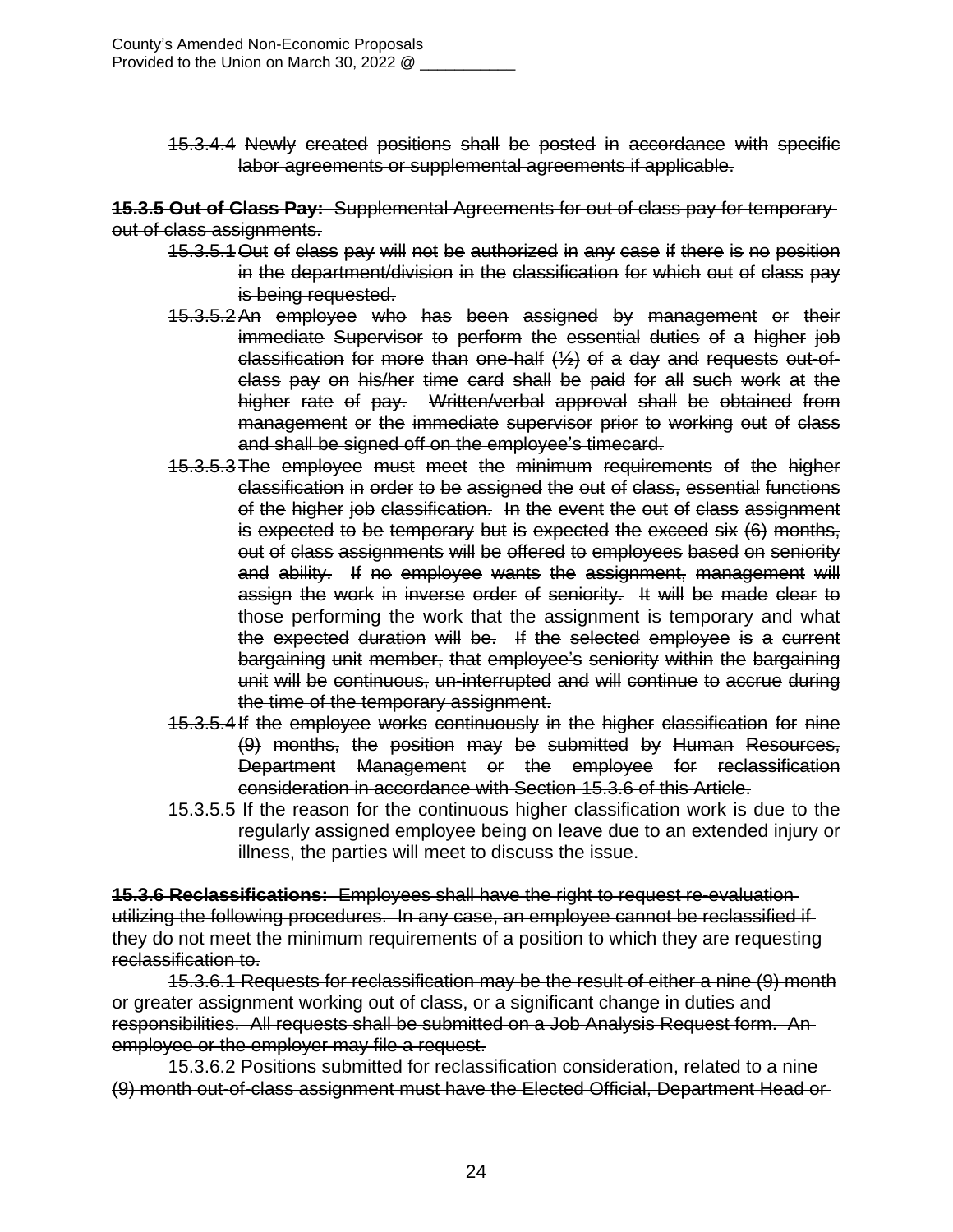designee's signature concurring with the request for reclassification consideration. The Elected Official, Department Head or designee shall have 10 working days to respond in writing to the request and/or forward request to Human Resources.

15.3.6.3 Regarding positions submitted for reclassification consideration due to a significant change in job duties, the employee or department must detail those duties that are contained within a different class specification or are not contained within the employee's current class specification. Additionally, the requester must specifically detail how long they have been performing the duties for more than 50% of their work time as well as how long that type of assignment is expected to continue. Such requests must also have the Elected Official, Department Head or designee's signature concurring with the request for reclassification consideration. The local union shall be forwarded a copy of the request. The Elected Official, Department Head or designee shall have ten (10) working days to respond in writing to the request and or forward the request to Human Resources.

15.3.6.4 If there is no concurring signature from the Elected Official, Department Head or designee in either case described in 15.3.6.2 or 15.3.6.3 above, the employee must discontinue performing the out of class duties that formed the basis for the request. Additionally the Elected Official, Department Head or designee must assure there is no assignment of out of class duties.

15.3.6.5 If the employee and Elected Official, Department Head or designee agree on the body of work and the work continues to be assigned but there is disagreement on the proper classification the reclassification request may be submitted to step 2 of the grievance procedure.

 15.3.6.6 If agreed to and approved, and the employee has been receiving out of class pay, the effective date of the reclassification shall be the tenth (10th) working day after the request was submitted by the employee to the Elected Official, Department Head or designee.

15.3.6.7 If there is disagreement between the employee and the Elected Official, Department Head or designee regarding the content of the information on the Job Analysis Request, the reason for the disagreement will be discussed with the employee and the Union. The employee and Union will have ten (10) working days to address and revise the area(s) of disagreement. If the revised request is received by the end of the ten (10) working days, and if agreed to and approved, the effective date of the reclassification shall be the tenth (10th) working day after the request was initially submitted by the employee to the Elected Official, Department Head or designee.

15.3.6.8 If a revised request is not received by the end of the ten (10) working days, the effective date of the reclassification shall be the tenth (10th) working day after any subsequent submissions have been agreed to and approved by the Elected Official, Department Head or designee.

15.3.6.9 Once Human Resources has received the reclassification request, they will respond within thirty (30) working days as to their determination of reclassification. The parties may mutually agree to extend the thirty (30) working days.

15.3.6.10 If there is no concurring signature from the Elected Official, Department Head, designee or Human Resources after attempts are made to resolve the disagreements, the employee may submit the reclassification request to step 2 of the grievance procedure.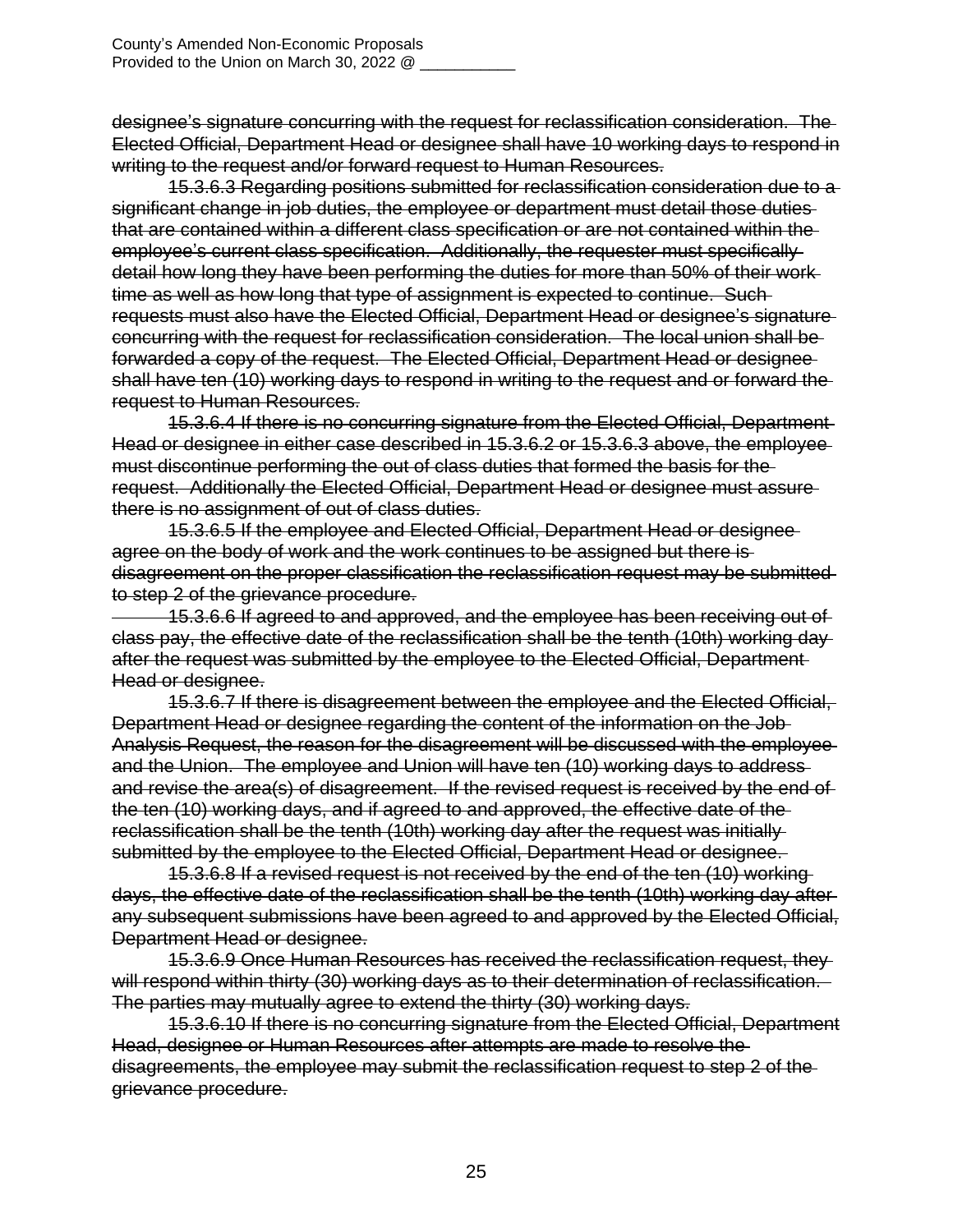15.3.6.11 No employee shall be allowed to request reclassification consideration if it has been less than one year from the date of the last reclassification determination.

15.3.6.12 Reclassified positions with no incumbent shall be posted in accordance with specific labor agreements or supplemental agreements if applicable.

**15.3.7 Wage/Range Adjustments for Existing Classifications:** In the event there is a recruitment or retention problem indicating the relative market value of the classification may need reviewing, the Department*,* or Human Resources may request a job analysis and/or salary survey be conducted to determine the appropriateness of the salary even when there is no significant change in duties and responsibilities or there is no ninemonth out of class assignment. In the event the results of that study indicate the salary needs adjusting, the parties agree to negotiate the salary and the impact of the adjustment on the affected employees.

#### **15.3.8 Administration of Rates of Pay:**

Administration of rates of pay shall be as follows:

No employee shall be paid at a rate of pay less than the minimum nor more than the maximum salary range established for his/her job classification as set forth in the pay plan. All pay rates in the pay plan are based upon full time employment at the normal working hours for the position.

#### **15.3.9 Calculating Hourly Wage:**

 15.3.9.1 For the purposes of calculating the hourly rate of pay for employees who are paid on the basis of a monthly salary, hourly wages shall be determined by the following formula:

Annual Salary divided by weekly hours worked divided by 52 weeks = Standard Hourly Rate.

15.3.9.2 The above formula is used to calculate the Standard Hourly Rate for determining overtime pay, sick leave payout, and vacation leave payout.

#### **15.3.10 Starting Rate Upon Initial Employment:**

15.3.10.1 New employees to Spokane County shall be appointed at a step within the pay range, not to exceed step three (3), in effect for the particular classification or position to which the appointment is made.

15.3.10.2 Advance step placement of new hires may surpass current employees' step placement in that classification only after the following have been considered: Work History – the candidate has performed the work either as a long-term intern or in a like-kind position.

- A) Salary History paying a salary commensurate with what a candidate is earning (or has earned) while working in a like kind position.
- B) Recruitment Difficulties the scarcity of qualified applicants, number of rejected job offers and the turnover rate for a position. An individual who possesses skills difficult to find in the labor market may be in higher demand and therefore may warrant consideration for advance step placement.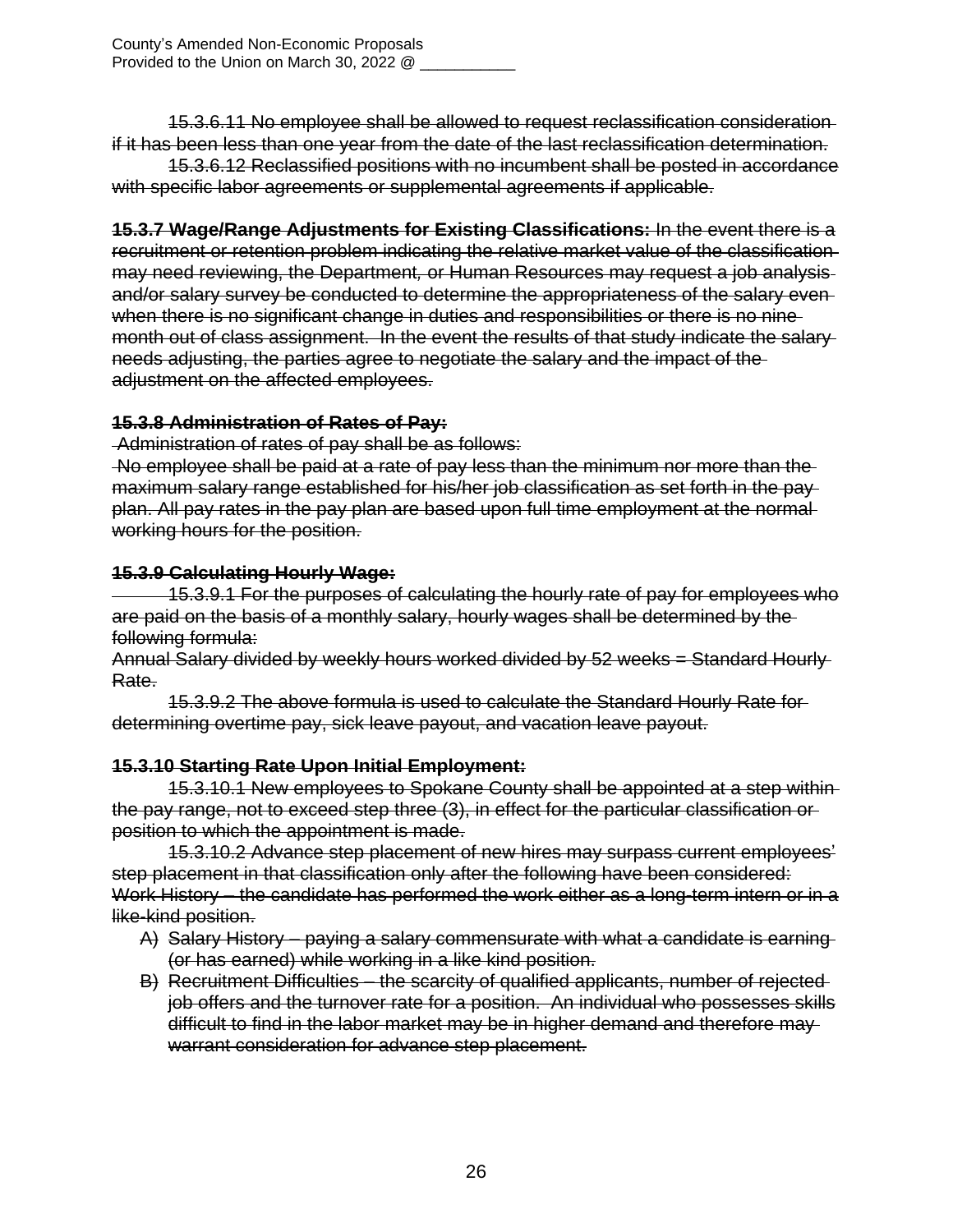- C) Department Budget the requesting department must demonstrate their ability to pay the salary of the advance step placement. The placement must not result in additional budgetary impacts within the department.
- D) Existing Employees the candidate's work history and skill shall be compared to current employees in the same classification whose wages would be surpassed by the candidate.

15.3.10.3 The decision of advance step placement shall be at the HR Director or designee's discretion and that decision shall be final and binding. Such decisions shall not be subject to the grievance process.

15.3.10.4 The HR Director or designee shall notify the Union Business Representative of the Department's advance step placement when received and notify the Union Business Representative when a decision on the request has been made.

. 15.3.10.5Advanced step placement shall not surpass current employees step placement in that classification.

15.3.10.6 Upon successful completion of a minimum six (6) months (975 or 1040 hours worked) probation period, the new employee will receive one (1) step increase. Subsequent step increases shall be at twelve (12) month intervals from the date of the 6 month increase, until the top step is achieved.

**15.3.11 Pay Rate Upon Promotion:** A current regular employee who is promoted shall be paid at the step in the new range which represents at least a MINIMUM OF 5.12% over the rate of pay received immediately prior to the promotion or at the minimum step of the new range, whichever is greater, provided that such increase does not exceed the maximum step of the new range. If the promotion is a result of a competitive recruitment for a new or vacant position, the employee will receive a step increase six (6) months after the effective date of beginning the new job assignment. Subsequent step increases shall be at twelve (12) month intervals until the top step is achieved.

#### **15.3.12 Pay Rate Upon Reclassification:**

15.3.12.1 Reclassification to a higher classification:

If an individual position is reclassified with an incumbent employee in the classification and there is no competitive recruitment process, the employee shall be placed at the lowest step in the new range that provides at least a 5.12%, over the rate of pay received immediately prior to the reclassification or at the minimum step of the new range, whichever is greater. The resulting increase cannot exceed the maximum step of the new range. The employee will receive a step increase twelve (12) months after the effective date of the reclassification. Subsequent step increases shall be at twelve (12) month intervals until the top step is achieved.

15.3.12.2 Reclassification to a lower classification:

If an individual position is reclassified with an incumbent employee in the position, the employee shall be "Y" rated. "Y" rating shall be defined as follows: An employee shall continue to receive compensation at their current rate if that rate is higher than that provided for their new classification/position. The employee will be considered ineligible for an increase in pay until an adjustment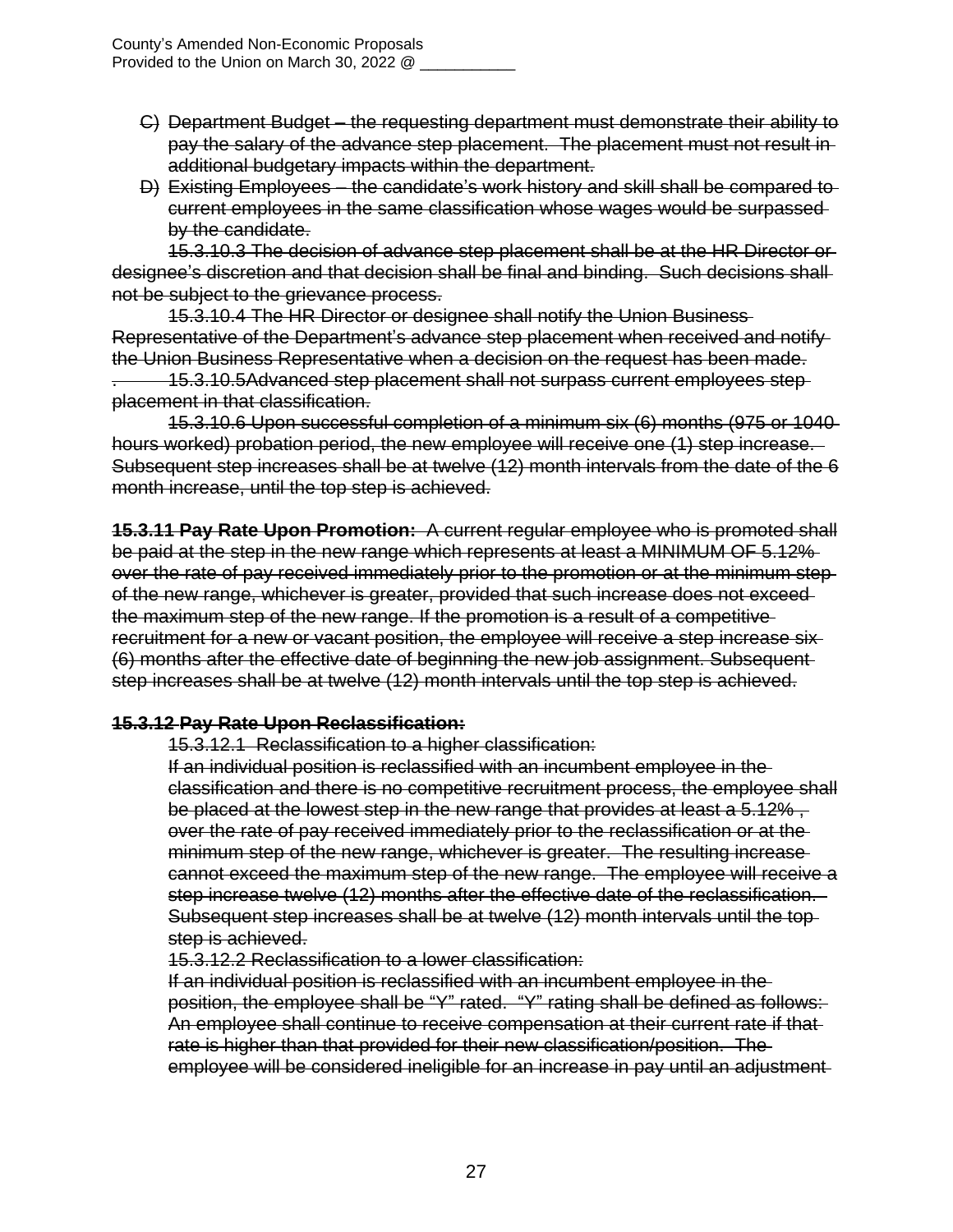in the salary structure or a promotion to a classification with a higher salary range brings the employee's rate of pay within the established range for the position.

- **15.3.13 Pay Rate Upon Wage/Range Adjustments:** Classifications which are adjusted to a higher salary range shall have those affected retain their individual step to a maximum of ten percent (10%). Further, the affected employees shall retain their current step date unless otherwise negotiated and agreed to in writing.
	- Wage adjustment does not result in a change in steps
	- Promotion  $-$  adjustment of step at six months and then annually after the step increase
	- Reclassification step increase after one year from effective date then annually

#### **15.3.14 Pay Rate Upon Demotion or Reduction:**

- 15.3.14.1An employee who is demoted/reduced shall be paid in the range for the lower classification at a rate that is closest to their rate prior to the demotion without exceeding the prior rate. Upon demotion, the existing anniversary date shall be eliminated and the date of such demotion shall be used to calculate the new anniversary date.
- 15.3.14.2An employee who returns to their former classification during their probationary period following promotion shall **be placed at the same step they held prior to the promotion and** receive the same step date in the lower pay range as held before promotion, provided that adjustments shall be made to take into account any step increases which would have occurred had the employee not been promoted.
- 15.3.14.3An employee who accepts a demotion/reduction or bidding to a lower classification, or a previous classification shall be placed in the step that causes the employee the least amount of financial loss. If the employee is still a probationary employee, they will be placed at the step they held prior to the promotion

**15.3.15 Pay Rate Upon Transfer:** An employee who transfers from one position to another within the same classification or different classification within the same salary range, shall continue to receive the same rate of pay as before the transfer and retain their current step increase date.

- **15.3.16 Adjustments to the Anniversary Date (Step Adjustment Date):** In addition to the provisions of 15.3.11, Pay Rate Upon Promotion, 15.3.12, Pay Rate Upon Reclassification, and 15.3.13, Pay Rate Upon Wage/Range Adjustment, the anniversary date for a step increase for an employee shall be adjusted under the following circumstances:
	- 15.3.16.1 If an employee is returned to his/her former classification within a promotion probation period, the anniversary date held prior to such promotion shall be re-established.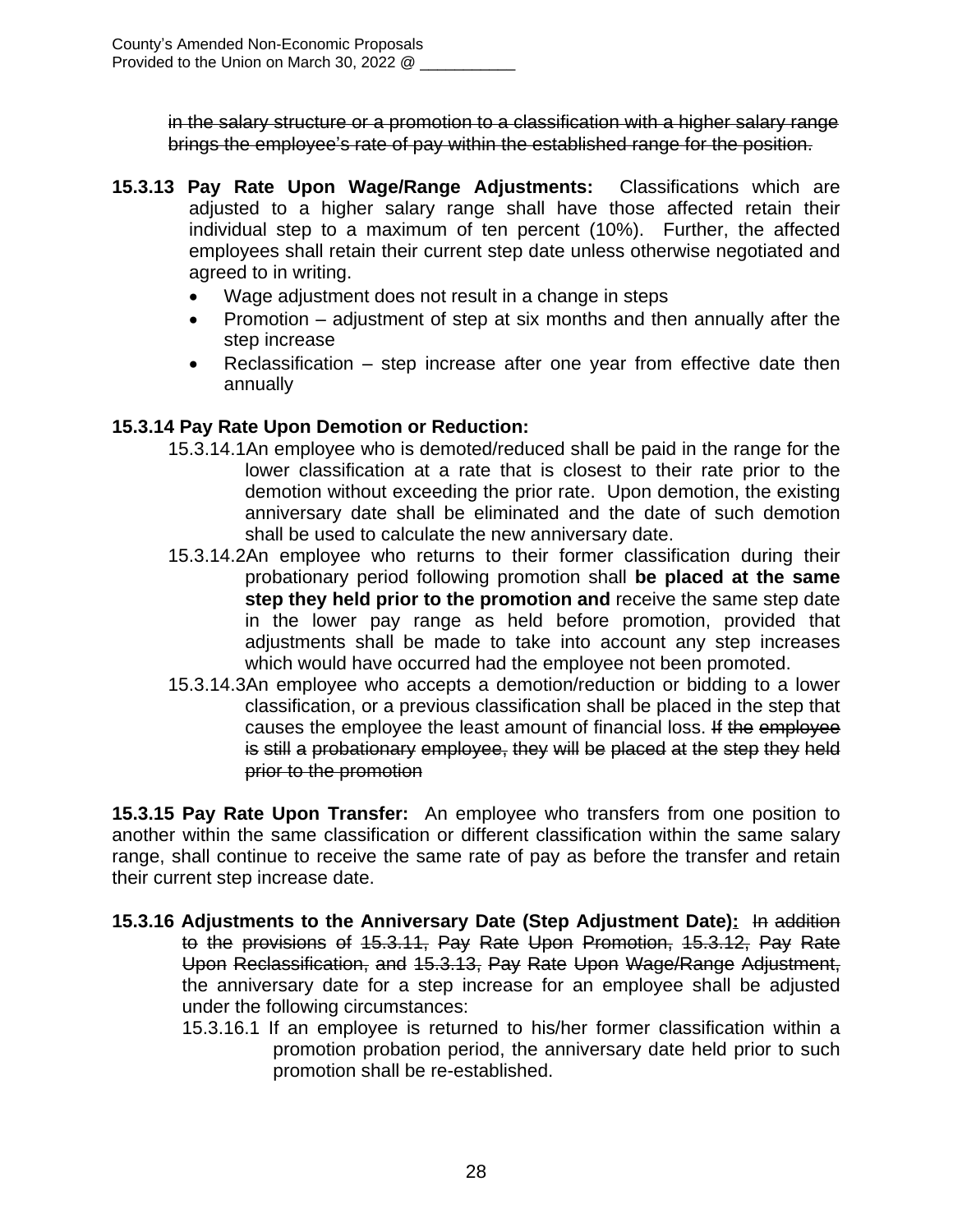- 15.3.16.2 When an employee returns from layoff and is reemployed in the same classification as originally held, the original anniversary date will be adjusted in accordance with County policies and procedures in effect on August 9, 2001.
- 15.3.16.3 When an employee returns from layoff and is reemployed in a classification other than that originally held, the reemployment date shall be used to calculate the new step and longevity dates.
- 15.3.16.4 Unless protected by law, step dates and longevity dates will be adjusted for unpaid leave.
- 15.3.16.5 Step dates and longevity dates shall not be adjusted for paid leave.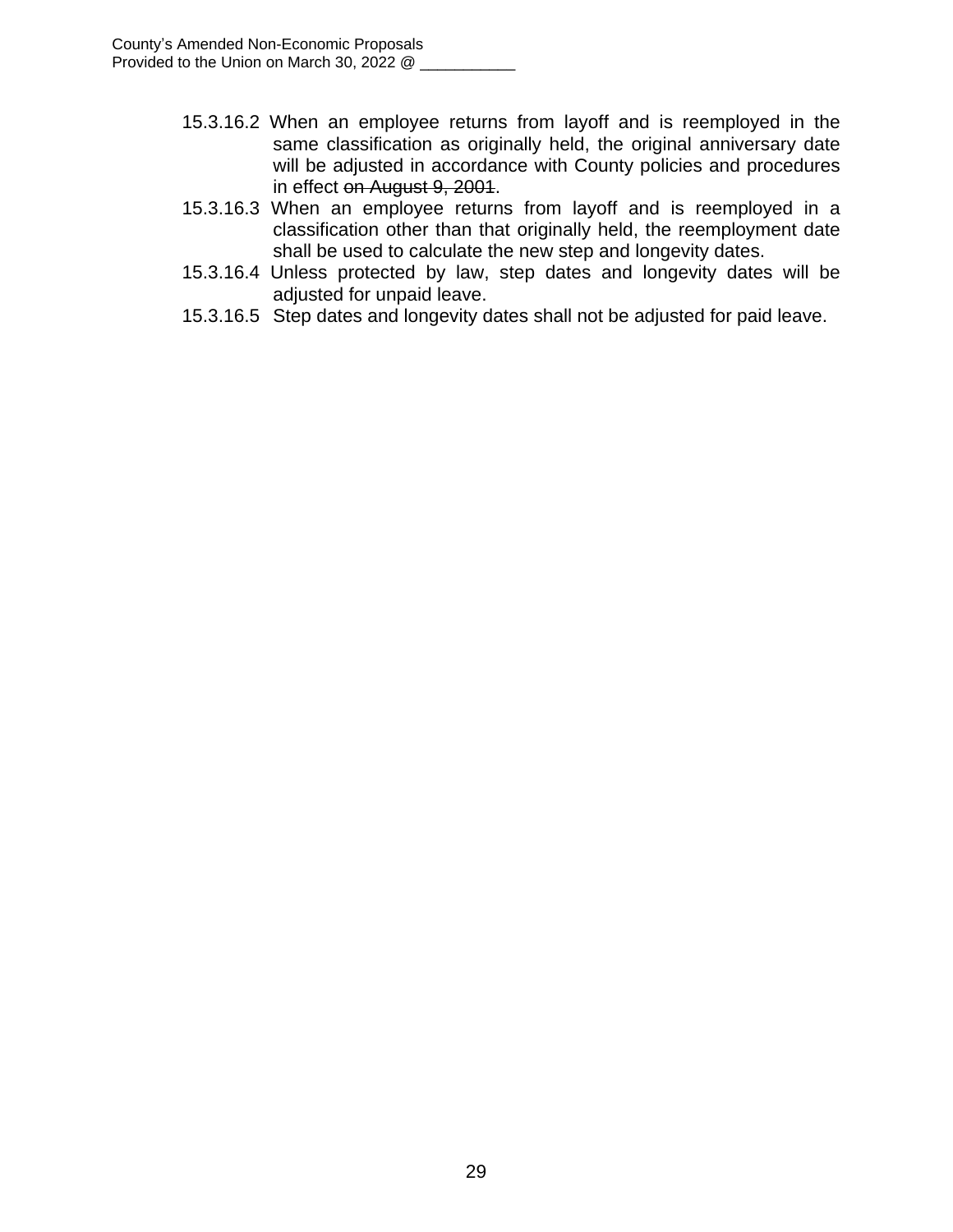- **NEW The employees shall be paid in accordance with the County's payroll schedule. The County will implement a County wide lag pay system no earlier than January 1, 2023 or December 31, 2023. A six (6) month notice will be provided to the bargaining unit prior to implementation.**
	- **- If implemented on January 1, 2023, the first pay period will be as follows: Start January 1 through pay end date January 14, 2023. Employees will be paid on January 20, 2023. (a one-time, 7 day delay in pay checks being issued)**
	- **- If implemented on December 31, 2023, the first pay period will be as follows: Start December 31, 2023 through pay end date January 13, 2024. Employees will be paid on January 19, 2024 (a one-time, 5 day delay in pay checks being issued).**
	- **- Once the lag pay system is implemented, employees will be paid bi-weekly on every other Friday.**
	- **- Pay periods will always be a 14 day period.**
	- **- The number of yearly pay periods will be changed from 24 pays to 26 pays.**
	- **- In recognition that this change could have an impact on employees, options that may be offered to the employees to bridge this delay will be:**
		- **o The ability to do a one-time cash out of accrued Vacation or Comp time up to forty (40) hours.**
		- **o Ability to take out a 0% interest loan out that will be repaid during the course of their employment or upon separation.**
		- **o If any other options are developed at the time of implementation, the options will be offered to the members of this bargaining unit.**
	- **- If there is a delay in the implementation for this bargaining unit, at least 60 days notice will be given with the new anticipated implementation date.**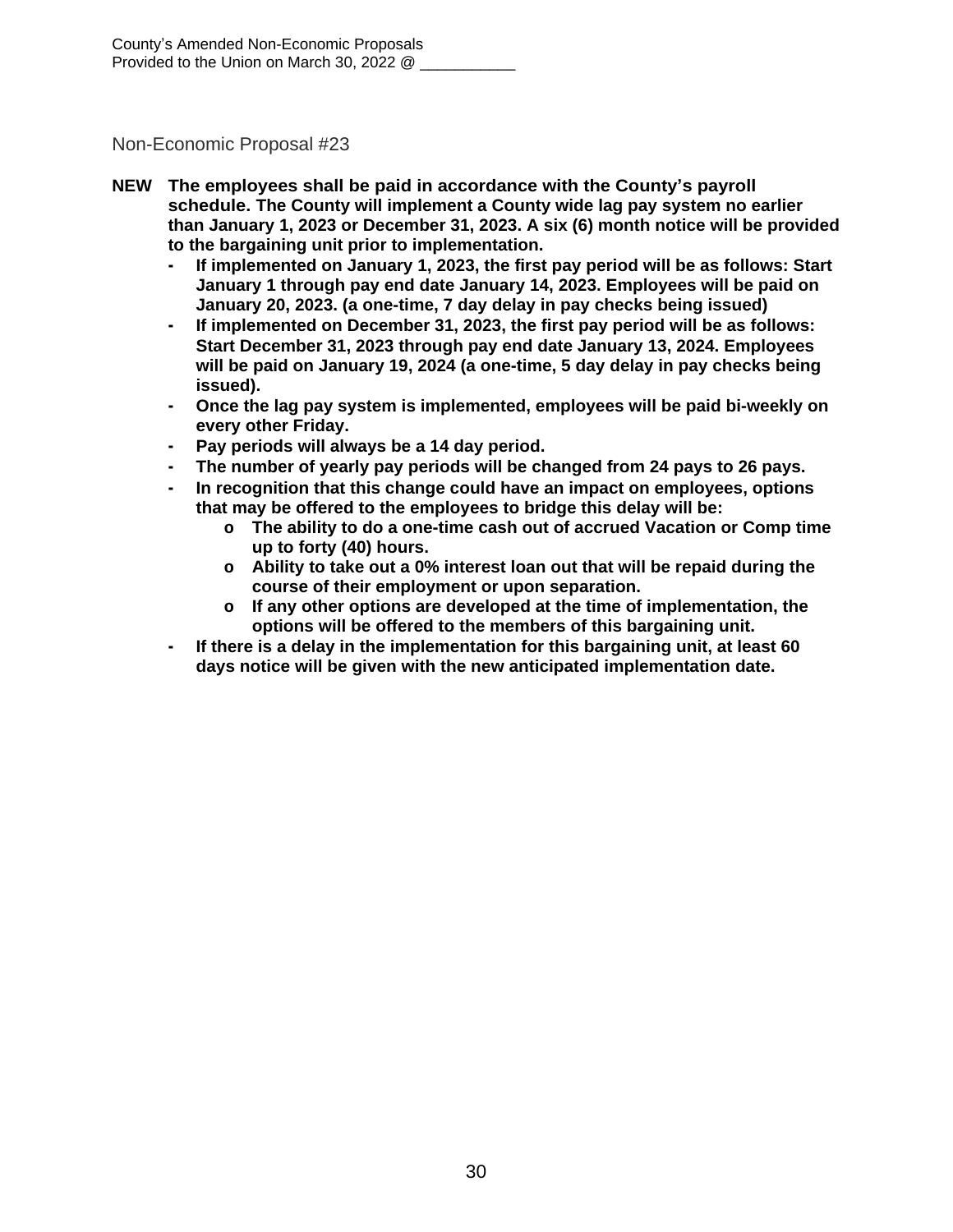#### **NEW LANGUAGE – New Article**

#### **Review (Probationary) Period:**

**New Hire Probation Period shall be a period of twelve (12) months following their hire date. This period may be extended to account for any unpaid leave of absence taken by the employee during this time period.**

- **a) During the new hire probation period an employee may be transferred, laid-off or terminated at the discretion of the Employer.**
- b) **Should an employee promote during their new hire probationary period, they shall remain on probation for the remainder of their new hire probationary period or six (6) months, whichever is longer.**
- c) **Employees who promote during their new hire probation period shall be eligible to revert back to their former position within sixty (60) if their former is still unfilled; and if mutually agreed to by their former Elected Official/Department Head or designee the employee at any time during their new hire probationary period may request to revert back to their former position if there is a vacancy.**

**Promotional (Review) Probation Period shall be a period of six (6) months following the effective date of their promotion. This period may be extended to account for any unpaid leave of absence taken by the employee during this time period.**

- **a) During their promotional review period, employees shall be eligible to revert back to their former position within 30 calendar days (or up to 60 calendar days if their former position is still unfilled) by request of either the employee and/or their immediate supervisor; and, if mutually agreed to by their former Elected Official/Department Head or designee, the employee at any time during their promotional probation period may request to revert back to their former position is there is a vacancy.**
- **b) After the first 30 calendar days, during the promotional review period, an employee may be transferred, laid-off or terminated at the discretion of the Employer.**

**Laterally Transfers: Qualified employees who are already a Supervisor laterally transferring from one Department to another, in the same job classification, may upon their request or their**